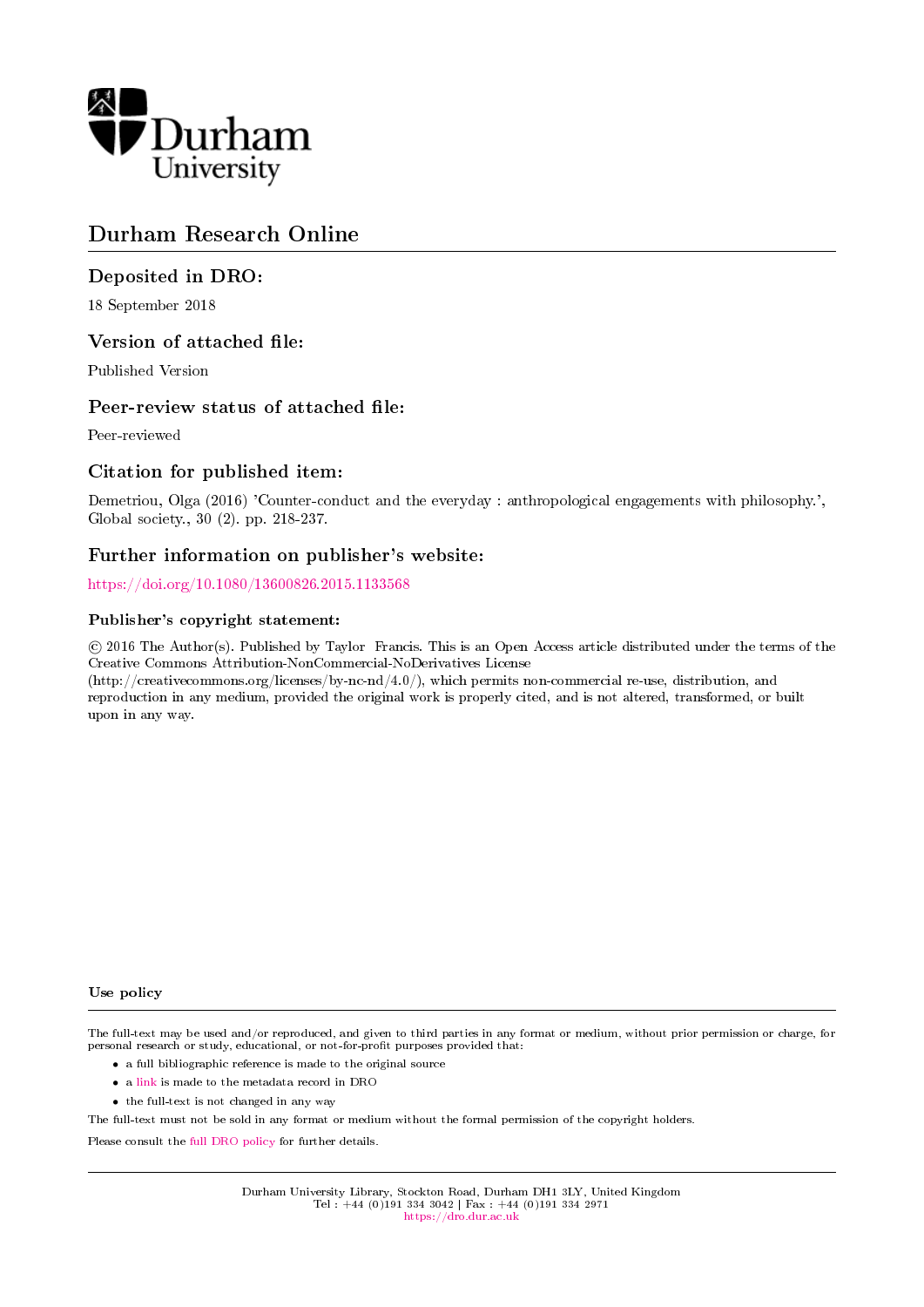# Counter-Conduct and the Everyday: Anthropological Engagements with Philosophy

# OLGA DEMETRIOU<sup>®</sup>

This article critically examines counter-conduct as an analytical tool for understanding minority subjectivity. It revisits the concept within its Collège lecture context and alongside alternative descriptions of opposing governmental power. Its affinities with the anthropological notion of the "everyday" are explored in depth. The anthropological everyday, it is argued, points to nuances that enrich our understanding of the political. Heidegger's notions of "everyday" and "they" are discussed alongside ethnographic insights from Greece and Cyprus. This anthropological-philosophical encounter yields a more meaningful understanding of counter-conduct, as embedded in the everyday, that addresses both its broad scope and its analytic specificity.

# Introduction

The key feature of counter-conduct is undoubtedly its breadth: it may, at first glance, be defined as any kind of resistance. As such, it politicises the everyday and locates politics "everywhere". It supplements earlier conceptualisations of power by making explicit what these everyday politics of resistance imply. In this article I want to explore this notion of the "everyday" as the hinge on which politicisation hangs. If counter-conduct is "any" kind of resistance, the question that the concept of the everyday answers is how it operates. Counter-conduct, Foucault is at pains to show, involves an understanding of how one is conducted and how this conduct could be otherwise. It has, in short, a reflective quality that also lends it a theoretical nuance beyond the "anything" of resistance. The anthropological everyday is exactly about this reflection. Yet Foucault's account does not provide the conditions for reflection on everyday practice. By addressing this absence here I am proposing possibilities for how counter-conduct can operate conceptually. I then show that this operation is particularly instructive for the understanding of minority subjectivity.

In the following sections, I first consider the discursive context of the lectures within which counter-conduct emerges as a pivotal moment in Foucauldian thinking. I then elaborate on the meanings that emerge out of this context and their link to the politics of the everyday in anthropological theory and philosophy. Minority subjectivity is a particular case in point, where the politics of the everyday is

© 2016 The Author(s). Published by Taylor & Francis.

This is an Open Access article distributed under the terms of the Creative Commons Attribution-Non-Commercial-NoDerivatives License (http://creativecommons.org/licenses/by-nc-nd/4.0/), which permits non-commercial re-use, distribution, and reproduction in any medium, provided the original work is properly cited, and is not altered, transformed, or built upon in any way.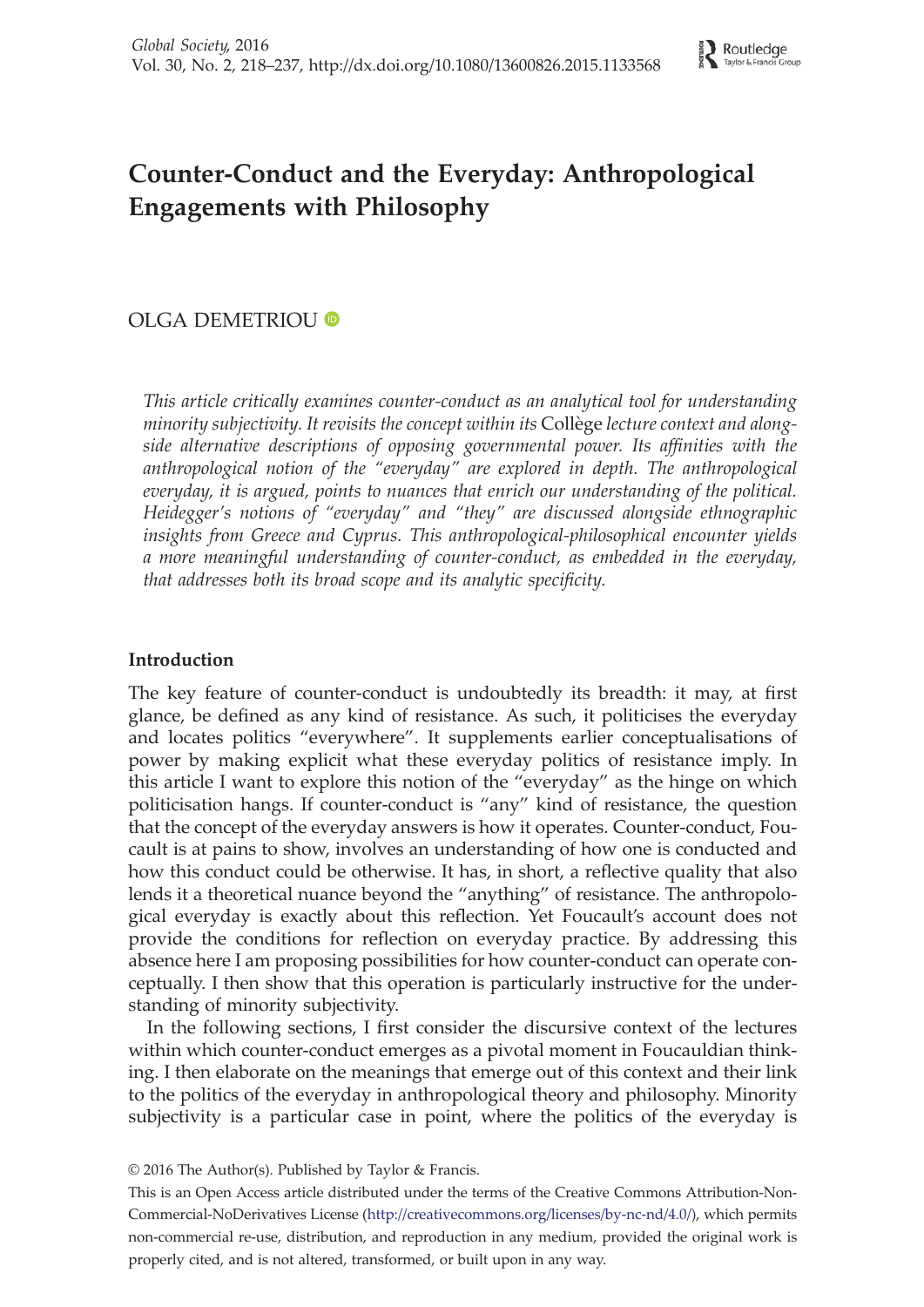inevitably counter-conductive. By this I mean that minority subjectivity entails, in contrast to majority subjectivity, the constant reflection, rethinking and negotiation of the power that underlies everyday encounters. In that sense, counter-conduct is inevitable in the minority everyday, more than in other cases. Revisiting my own data from Greece and Cyprus, I locate the reflective counter-conductive moments which tie inextricably together the political and the everyday. My key objective is to introduce the philosophical-anthropological notion of the "everyday" into the discussion of counter-conduct and in doing so to exemplify how reflection operates as a condition of counter-conductive practice.

#### Locating the Everyday in Counter-Conduct

As one of the major concepts developed in Foucault's lectures at the Collège de France, counter-conduct appears surprisingly briefly in both primary and secondary Foucauldian literature. This is all the more surprising because counterconduct is intrinsically connected to other concepts emerging in his major books, like discourse, power and subjectivation. It is equally connected to concepts like governmentality and biopolitics that have emerged more recently through the wide availability of English translations of the Collège lectures (which may be considered a "second wave" of Foucauldian readings, prefigured by earlier selections).<sup>1</sup> It is telling that the series editor of the lectures translations singled out counter-conduct as a formative concept in Foucault's later works.<sup>2</sup> While perhaps not always explicitly stated, counter-conduct emerges in these studies as constitutive of governmentality in the everyday, not at its limits (even though also there). As with the prison, the hospital and the quarantined neighbourhood, $3$  it is not the exceptionality of protest that is most instructive (e.g. as something that disrupts political order), but the ways in which it constitutes such order. And if the centrality of the prison, the hospital and the quarantine is calibrated on the basis of inventory, demographics and categorisation, the passage of counter-conduct to the central stage of the political is via the everyday (as is the case in the previous examples, but perhaps even more so, if only because of its unmediated political character).

Counter-conduct, it may be argued then, sits at the very foundation of political subjectivity—the crux of the entire Foucauldian oeuvre. But it is the more politically invested side of this subjectivity, and it therefore requires a much more dynamic grounding than previous accounts may have suggested. If subjectivity emerges out of conditions of being, counter-conduct stresses that these conditions are far

<sup>1.</sup> Carl Death, "Counter-Conducts: A Foucauldian Analytics of Protest ", Social Movement Studies, Vol. 9, No. 3 (2010), pp. 235–251; Louisa Cadman, "How (Not) To Be Governed: Foucault, Critique, and the Political", Environment and Planning. D, Society and Space, Vol. 28, No. 3 (2010), pp. 539–556; Arnold Davidson, "In Praise of Counter-Conduct", History of the Human Sciences, Vol. 24, No. 4 (2011), pp. 25–41; Louiza Odysseos, "Governing Dissent in the Central Kalahari Game Reserve: 'Development', Governmentality, and Subjectification amongst Botswana's Bushmen", Globalizations, Vol. 8, No. 4 (2011), pp. 439–455; Marit Rosol, "On Resistance in the Post-Political City: Conduct and Counter-Conduct in Vancouver", Space and Polity, Vol. 18, No. 1 (2014), pp. 70–84.

<sup>2.</sup> Davidson, op. cit.

<sup>3.</sup> References are to well-known examples from, respectively, Michel Foucault, Discipline and Punish (New York: Vintage, 1977), Michel Foucault, The History of Sexuality (New York: Random House, 1978–1986) and Michel Foucault, The Birth of the Clinic (New York: Vintage, 1975).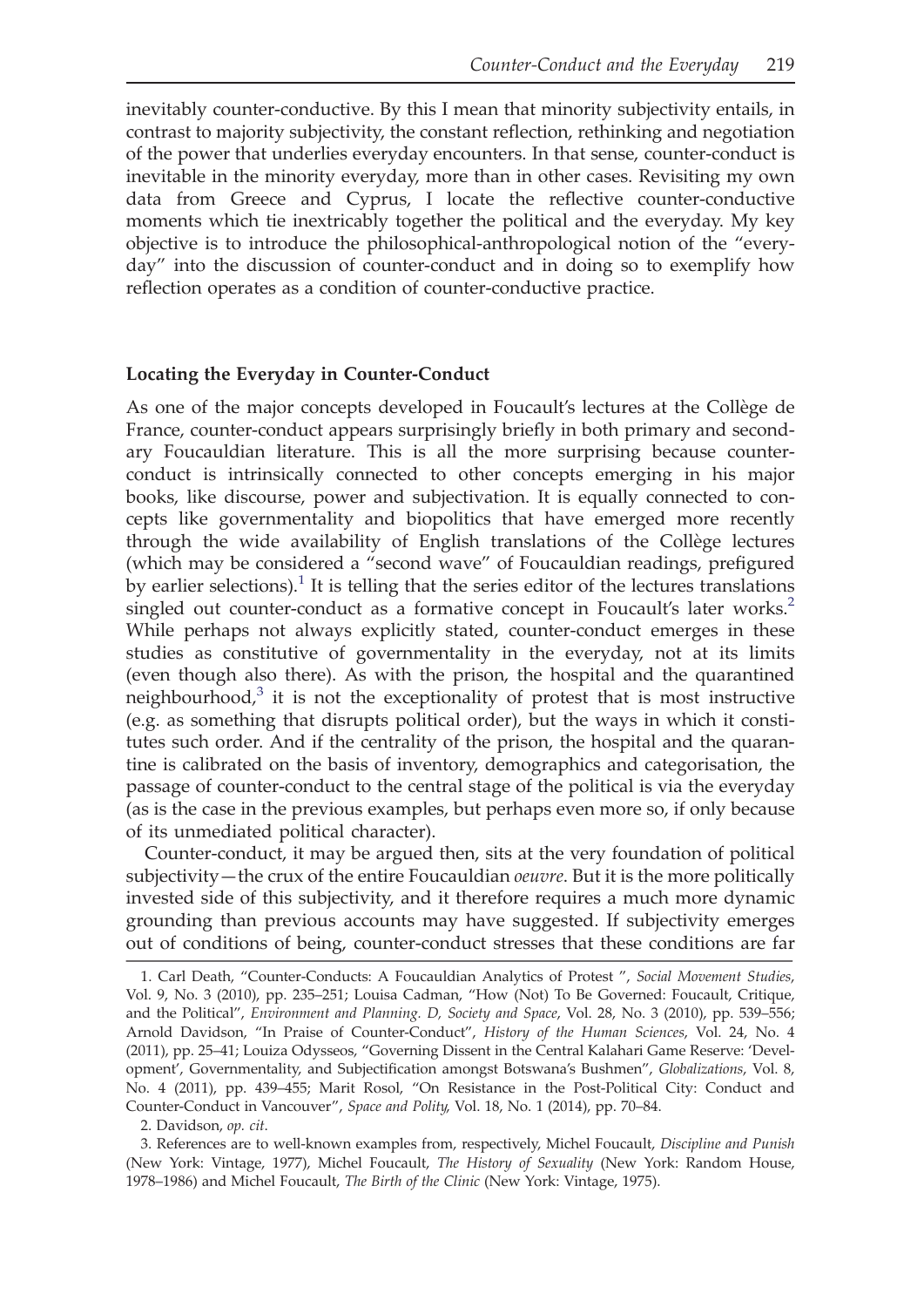from inert. The "just being" of any such condition is stripped away so that conduct and counter-conduct are always in process and always under question. This dynamic is a political dynamic. One way to thus read the theoretical intervention achieved by counter-conduct is in the politically dynamic shift from "just" being. This shift is what much of anthropology has theorised under the sign of "the everyday". The everyday, as political and as in process, is (the locus of) counter-conduct. Much like the Panopticon was meant to be read not as an exceptional and localised device but one that arises and is diffused in the logic of government (and shows something specific about it), counter-conduct is a specific subjective orientation that arises everywhere. This reading of the everyday helps clarify the difference between specificity in orientation and generality in location. Such clarity is arguably missing from Foucault's own account where counter-conduct is exemplified on the one hand through limit-cases (e.g. military desertion) and is on the other hand insisted upon as a term that goes beyond specific practices (e.g. dissidence).

The 1 March 1978 lecture, where counter-conduct is examined, prompts us to think of the "everyday" as a methodologically nuanced analytical tool. As an anthropologist, I am concerned to explore these nuances both within the discipline (where the everyday is a principal concept) and in regard to its reception in philosophy. Between the two disciplines, the term "everyday" has been exchanged on numerous occasions, and for different purposes; these exchanges could collectively be seen as a debate about the banality and sublimation of human practice in the twentieth century (where the state figures as a primary agent). In what follows I take a critical view of part of this exchange, which allows an understanding of the everyday as a means for grasping the political dynamics inherent in counterconduct. I therefore read, in later sections, Veena Das's anthropological take on the "everyday" against Heidegger's notion of it and Nancy's critique of the latter. Relating my own work to these philosophical anthropologies, I thus argue that the everyday, as a means of understanding the political in counter-conduct, is one plane on which a more nuanced understanding of minority subjectivity may take shape.

What I mean by "everyday" here partakes of the "social" but is not limited to it in the way that it is often used as a matter of course. It is a particular mode of being that although related to, cannot be equated to concepts like "normal", "average", "typical", "unreflecting" and so on, which are all too often assumed in the conceptualisation of the social. At the same time, it is a mode of being, existing "by default" but yet not attached to some primordial universal essence. In the course of the article, I want to explain this "everyday" as an anthropological concept that philosophy has contextualised often problematically in the socialuniversal continuum. This makes it relevant to Foucauldian and philosophical analytics because it has the potential to re-situate our understanding of the political.

# A Badly Constructed Word

I want to start with counter-conduct as a cognate concept to resistance, dissent or protest. These are not lexical alternatives to counter-conduct; they indicate its meaning by their difference to it. Foucault is unambiguous on that point. He introduces the word "counter-conduct" in the same lecture as "conduct" and with a disclaimer: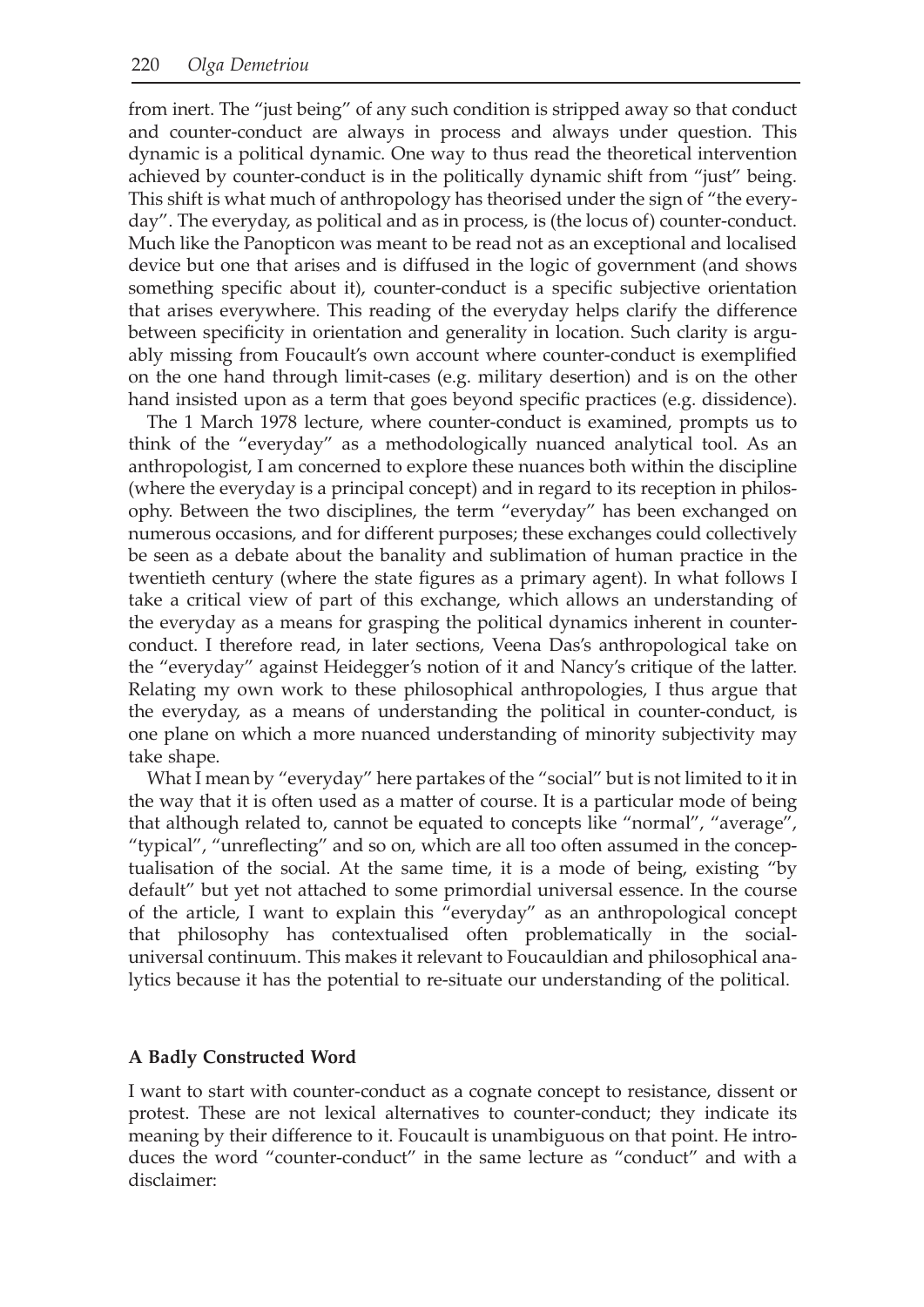what I will propose to you is the doubtless badly constructed word "counter-conduct"—the latter having the sole advantage of allowing reference to the active sense of the word "conduct"—counter-conduct in the sense of struggle against the processes implemented for conducting others.<sup>4</sup>

From the outset, this explanation lays bare the problematics of activity/passivity embedded in any theory of action, and particularly in Foucauldian understandings of power. In exploring the formal elements of counter-conduct, Foucault devotes the latter half of his lecture to the emergence of counter-conduct within the Christian pastorate. Asceticism is presented there as "the first element of anti-pastoral or pastoral counter-conduct" because it pushes past the limits of Christian structures of power.<sup>5</sup> It should be noted that the discussion develops on the premise that "[c]onflicts of conduct will occur on the border and edge of the political institution". <sup>6</sup> The political import of this view inheres in asceticism's active component, which pastoral obedience rejects: "in obedience there is never anything of this joust with others or with oneself".<sup>7</sup> Recalling a preceding passing remark to Buddhist asceticism, one might relate the transformation of such counter-conduct in modernity to Gandhi's satyagraha—occupying a position outside violence and outside passivity, embedded in the idea of force (often interpreted under the sign of "truth-" or "soul-force"). Satyagraha in fact might be seen as a bridge point between asceticism and the next element of pastoral counter-conduct Foucault examines: communities. These are communities formed on the basis of rejecting specific forms of authority. In these communities, the primacy of "being conducted otherwise" gains political force—the joust has a social aspect. But this social aspect is always tempered by the critique of authority (Gandhi's Tolstoy farm is brought to mind as a modern alternative to Foucault's examples). $8$  This critique of particular incarnations of authority (in the pastor) is a feature of another element he examines, mysticism. Mysticism is counter-conducting because it dispenses with the mediation of the pastor between God and self – and this dispensation exists also in the immediacy of the text and the imminent arrival of the Holy Spirit, elements with which Foucault ends his examples.

What counter-conduct offers, he concludes, is a way of revisiting the relations between active and passive positioning vis-à-vis power:

Rather than say that each class, group, or social force has its ideology that allows it to translate its aspirations into theory, aspirations and ideology from which corresponding institutional reorganizations are deduced, we should say: every transformation that modifies the relations of force between communities or groups, every conflict that confronts them or

<sup>4.</sup> Michel Foucault, Security, Territory, Population: Lectures at the Collège de France 1977–1978. Vol. 4 (New York: Macmillan, 2009), p. 201, emphasis added.

<sup>5.</sup> Ibid., p. 208.

<sup>6.</sup> Ibid., p. 198.

<sup>7.</sup> Ibid., p. 207.

<sup>8.</sup> Steger provides a compelling comparison between Foucauldian power and Gandhian resistance, which gives pause for rethinking Foucauldian conceptions of violence, even if underplaying the preoccupations of Foucault with analysis and Gandhi with a political project: Manfred B. Steger, "Searching for Satya through Ahimsa: Gandhi's Challenge to Western Discourses of Power", Constellations, Vol. 13, No. 3 (2006), pp. 332–353.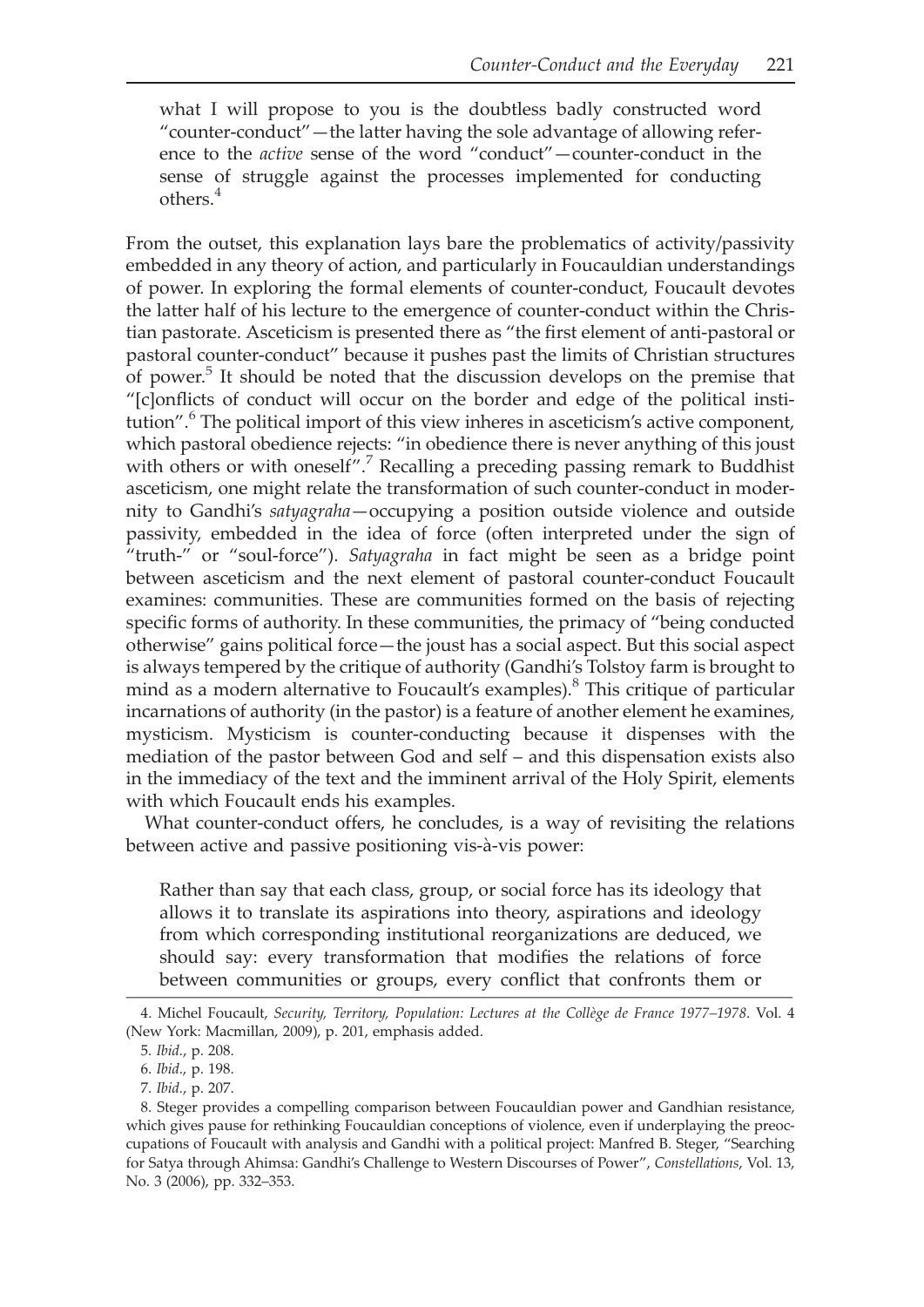brings them into competition calls for the utilization of tactics which allows the modification of relations of power and the bringing into play of theoretical elements which morally justify and give a basis to these tactics in rationality.<sup>9</sup>

The difference is between an inert and an active understanding of the process of positioning. Rather than speak about ideology that allows change to be explained, counter-conduct speaks of tactics that are used to modify relations. It propels a conceptual movement from ideology to practice, where "practice" takes form in the operationalisation of tactics. Indicative of this emphasis on action is also the fact that after the formulation of "counter-conduct" Foucault rejects the alternative term misconduct on the basis that it "only refers to the passive sense of the word, of behaviour: not conducting oneself properly".<sup>10</sup> It is in this sense the imbrication of concept and practice that distinguishes counter-conduct as a specific form of resistance. And it is this that renders it a constant, everyday event. It is also what renders it necessary for the perpetuation of power across the planes of law, religion and modern sovereignty. This necessity is carried over from the pastorate to the modern state.

And it is this movement that points to another key characteristic of counterconduct: its specific orientation towards the political. Foucault articulates this in his rejection of the term dissidence. Exemplifying dissidence through reference to the Soviet Union and Solzhenitsyn, he says that dissidence "designate[s] a complex form of resistance and refusal, which involves a political refusal … in a society where political authority … [conducts] individuals in their daily life through a game of generalized obedience that takes the form of terror … [whereby] those who command tremble with fear themselves".<sup>11</sup> "[T]he word dissidence is too localized today in this kind of phenomena", he concludes, "so let's give up this word".<sup>12</sup> As a "badly constructed word", counter-conduct speaks to an inability of description for actions, behaviours, discourses, dispositions, that sit at the cusp of the political, uncertainly belonging to politics proper, yet thoroughly invested in power and its perpetuation—thus thoroughly political. This is what I further read in the long explanation for rejecting "dissidence" as a more eloquent substitute—there is just something too political about "dissidence".

This rejection of dissidence hits upon the limitations that others have seen in Foucault's political philosophy.<sup>13</sup> Jacqueline Stevens, for example, has taken issue with

<sup>9.</sup> Foucault, Security, Territory, Population, op. cit., p. 216ff.

<sup>10.</sup> Ibid., p. 201.

<sup>11.</sup> Ibid.

<sup>12.</sup> Ibid.

<sup>13.</sup> Foucault's weariness of contemporary political commentary has been noted by a number of people to different extents, including Michael Welch, "Pastoral Power as Penal Resistance: Foucault and the Groupe d'Information sur les Prisons", Punishment & Society, Vol. 12, No. 1 (2010), pp. 47–63; Alain Beaulieu, "Towards a Liberal Utopia: The Connection between Foucault's Reporting on the Iranian Revolution and the Ethical Turn", Philosophy & Social Criticism, Vol. 36, No. 7 (2010), pp. 801-818; Kim Su Rassmussen, "Foucault's Genealogy of Racism", Theory, Culture & Society, Vol. 28, No. 5 (2011), pp. 34–51; Jessica Whyte, "Is Revolution Desirable? Michel Foucault on Revolution, Neoliberalism and Rights", in Ben Golder (ed.), Re-reading Foucault: On Law, Power and Rights (Abingdon: Routledge, 2013), pp. 207–228. I am not here concerned with particular political stances or failure to take them, but rather with how we may today employ counter-conduct to inform our own. This is why I find Stevens' methodological critique valuable.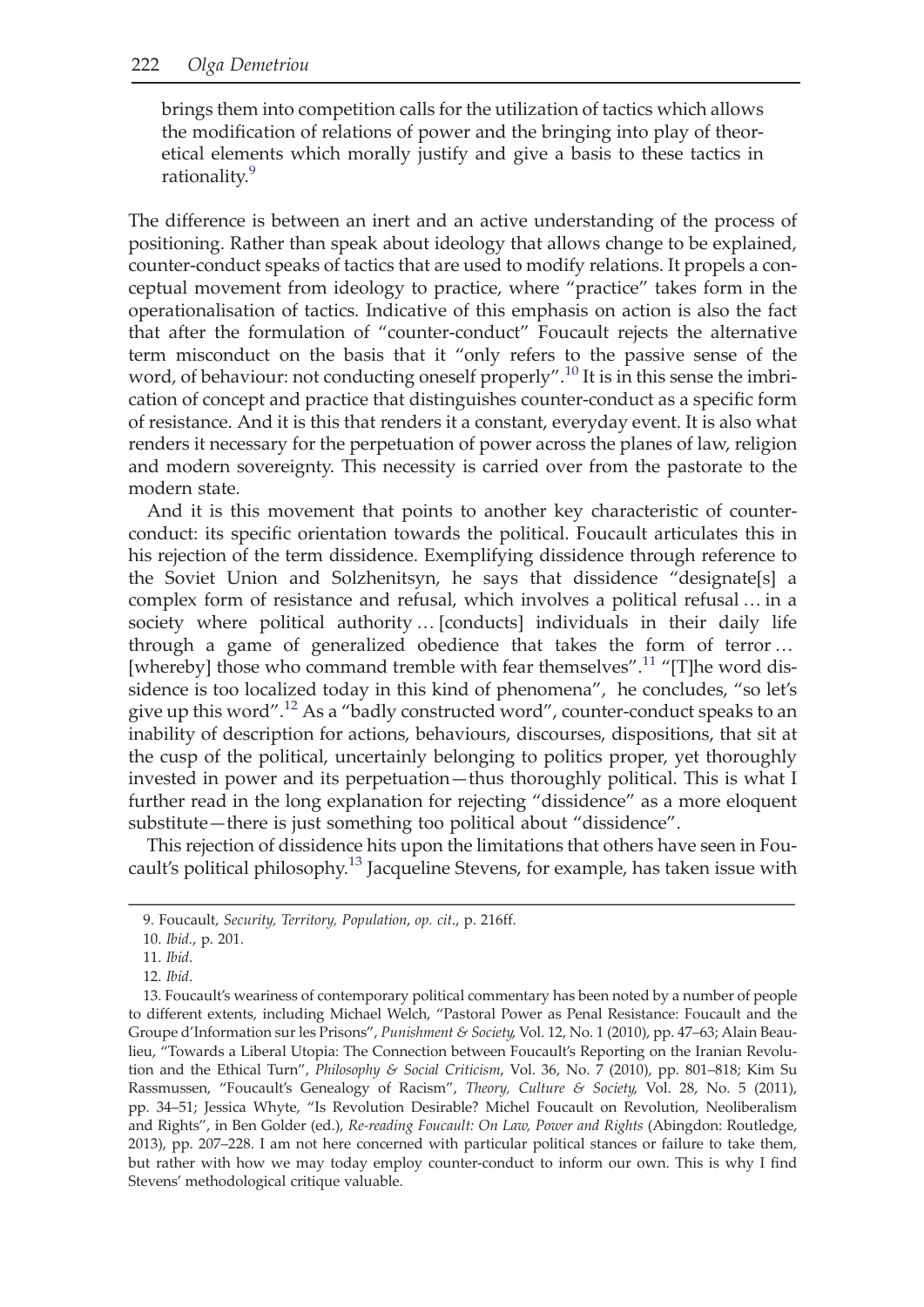the silence about the world wars in Foucault's writings and interprets it as a methodological problem:

the nation-state's ability throughout history to establish itself as sacred and not simply a welfare consortium is one of juridical power's continuities and not an epistemic break on which Foucault strategically, I believe, insists. On what other basis could his writings almost entirely marginalize the most important traumas of the twentieth century, namely World War I and World War  $II$ ?<sup>14</sup>

Indeed, not only on this instance (of the world wars) but elsewhere too, Foucault stops short of following through the repercussions of his critical analysis of power for contemporary political configurations, events and issues. A penetrating critique of race and colonialism is an absence noted by others.<sup>15</sup> More recently, analysts have looked to his lectures for hints as to how that gap would have been filled.<sup>16</sup> They have also documented an engagement with humanitarian politics in speeches and political writings.<sup>17</sup> Belying this misconstrued dis-engagement, the notion of counter-conduct provides a basis for a critical assessment of the proliferation of contemporary state power. I would argue that the continuities of juridical power from the sacred to the liberalism of welfare are traceable in counterconduct, in as far as counter-conduct marks the limit at which law and its function is reflected upon and questioned rather than being followed as habit. In relating to the political as a positioning vis-à-vis authority and its rule-making powers, but without ascription of the specific formulations of dissidence (or resistance, or revolt, or protest) to this positioning, counter-conduct communicates the continuities of juridical power that Stevens correctly faults previous writings for missing.

Counter-conduct is thus present along the spectrum of subjectivity, as a specific relation to authority that marks religious as well as state politics. It moulds subjectivities—majority, minority and even radical, as I show in final sections—yet without determining particular forms of action. The "everywhere" of counterconduct is temporal in a diachronic "everyday", not only a contemporary one. The rejection of dissidence could in this sense also be due to its localisation in the Cold War Soviet Union. And thus perhaps it could be that localisation in the extremes of world wars that Foucault might have wanted to avoid in theorising conduct and counter-conduct as aspects of welfare democracies. The specific qualities of this anthropological everyday that I want to recover here point to a way for thinking the continuity of the everyday across planes of power yet without attaching it to a primordial essence, as a philosophical take might suggest.

<sup>14.</sup> Jacqueline Stevens, States without Nations: Citizenship for Mortals (New York: Columbia University Press, 2011), p. 43.

<sup>15.</sup> Ann Laura Stoler, Race and the Education of Desire: Foucault's History of Sexuality and the Colonial Order of Things (Durham, NC: Duke University Press, 1995); Robert Young, "Foucault on Race and Colonialism", New Formations, Vol. 25 (1995), pp. 57–65.

<sup>16.</sup> See David Macey, "Rethinking Biopolitics, Race and Power in the Wake of Foucault", Theory, Culture & Society, Vol. 26, No. 6 (2009), pp. 186–205; Chloë Taylor, "Race and Racism in Foucault's Collège de France Lectures", Philosophy Compass, Vol. 6, No. 11 (2011), pp. 746–756; Rassmussen, op. cit.

<sup>17.</sup> Jessica Whyte, "Human Rights: Confronting Governments? Michel Foucault and the Right to Intervene", in Matthew Stone, Illan rua Wall and Costas Douzinas (eds.), New Critical Legal Thinking: Law and the Political (London: Taylor & Francis, 2012), pp. 11–31.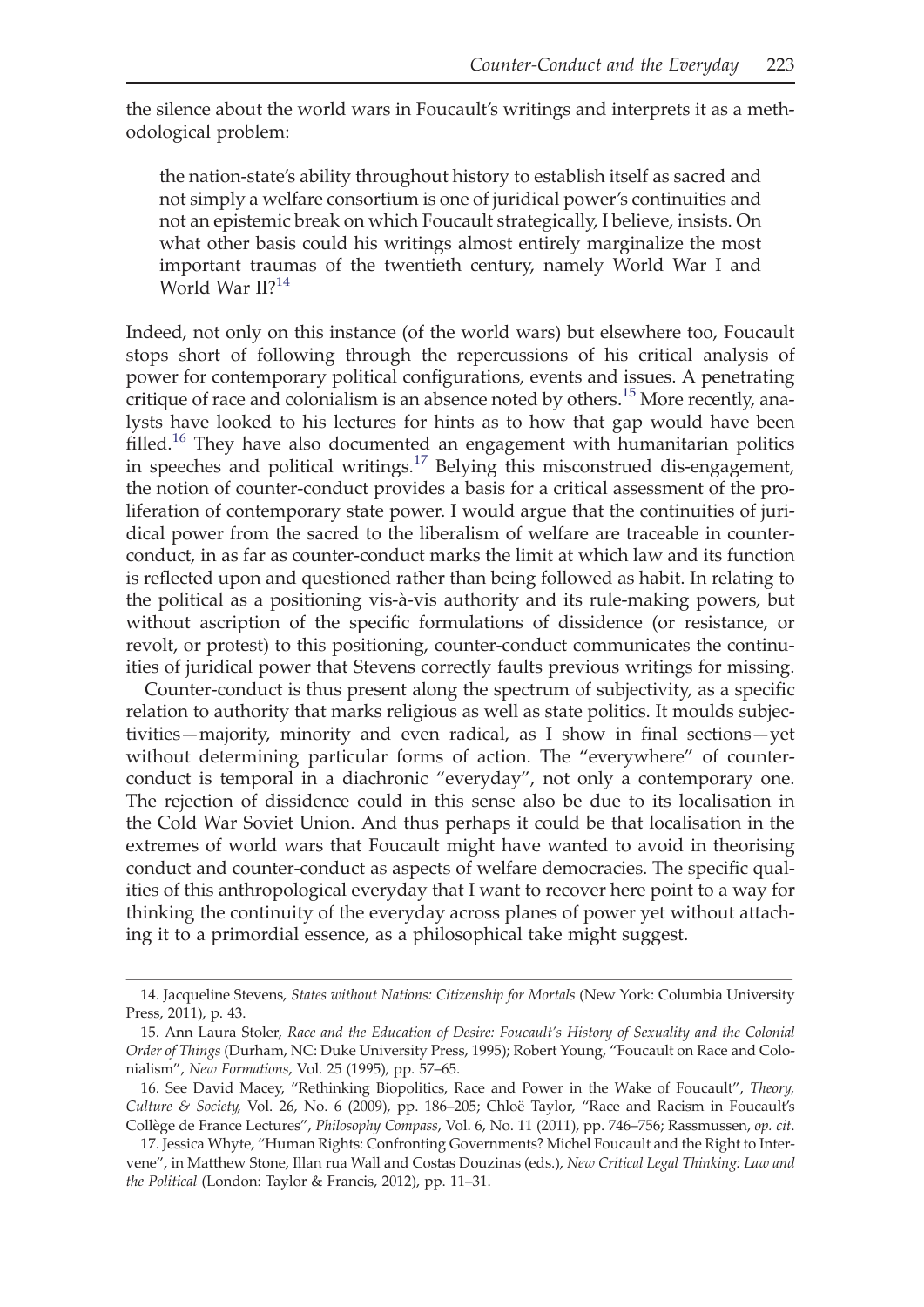Foucault's concern to cover something very specific through counter-conduct yet all the while maintaining its generality is echoed in each one of the terms he rejects in favour of this "badly constructed" alternative. Disobedience is rejected as "too weak no doubt"<sup>18</sup> and fails to articulate the strength of Anabaptism, an example of pastoral counter-conduct he returns to frequently. Revolt, on the other hand, "is both too precise and too strong to designate much more diffuse and subdued forms of resistance".<sup>19</sup> Insubordination "is a word that in a way is localized and attached to military insubordination",<sup>20</sup> even though it is an important example of counter-conduct. The consideration of insubordination in fact yields a historically honed-in perspective on counter-conduct: "a phenomenon of resistance of conduct appears here [in military insubordination] that no longer has the old form of desertion ... a moral counter-conduct".<sup>21</sup>

By comparison to these, resistance is perhaps the most interesting alternative, one that is not manifestly rejected, but which remains a point of reference throughout. It is worth pausing here to consider it as a term against which the generality and specificity of counter-conduct is elaborated. Resistance is the first term mentioned in the discussion of counter-conduct, where Foucault lays out his intention: "I would like to try to identify some of the points of resistance, some of the forms of attack and counter-attack that appeared within the field of the pastorate".<sup>22</sup> Elaborating, he speaks of "movements of resistance and insubordination [that] appeared in correlation with [pastorate conduct] that could be called specific revolts of conduct ... whose objective is a different form of conduct".<sup>23</sup> In regard to these movements, what is at stake is "whether the specificity of refusal, revolts, and forms of resistance of conduct corresponded to the historical singularity of the pastorate".<sup>24</sup> This is an important question in the analysis of state power because it introduces the break between sacredness and welfare that Stevens identifies:

Just as there have been forms of resistance to power as the exercise of political sovereignty, and just as there have been other, equally intentional forms of resistance or refusal that were directed at power in the form of economic exploitation, have there not been forms of resistance to power as conducting?<sup>25</sup>

Resistance, it seems, is the broader field of action within which counter-conduct occurs—counter-conduct is a form of resistance. I would like to revise this reading in light of the debates (post-Foucault of course but nevertheless benefiting our reading of the lectures) about resistance as a "weapon of the weak".<sup>26</sup> James Scott's definition of resistance has been embraced and critiqued, primarily within anthropology, because it widened the field of agency on the one hand, yet affirmed,

23. Ibid.

<sup>18.</sup> Foucault, Security, Territory, Population, op. cit., p. 200.

<sup>19.</sup> Ibid.

<sup>20.</sup> Ibid.

<sup>21.</sup> Ibid., p. 198.

<sup>22.</sup> Ibid., p. 194, italics in original.

<sup>24.</sup> Ibid., p. 195, emphasis added.

<sup>25.</sup> Ibid., emphasis added.

<sup>26.</sup> James Scott, Weapons of the Weak: Everyday Forms of Peasant Resistance (New Haven: Yale University Press, 1985).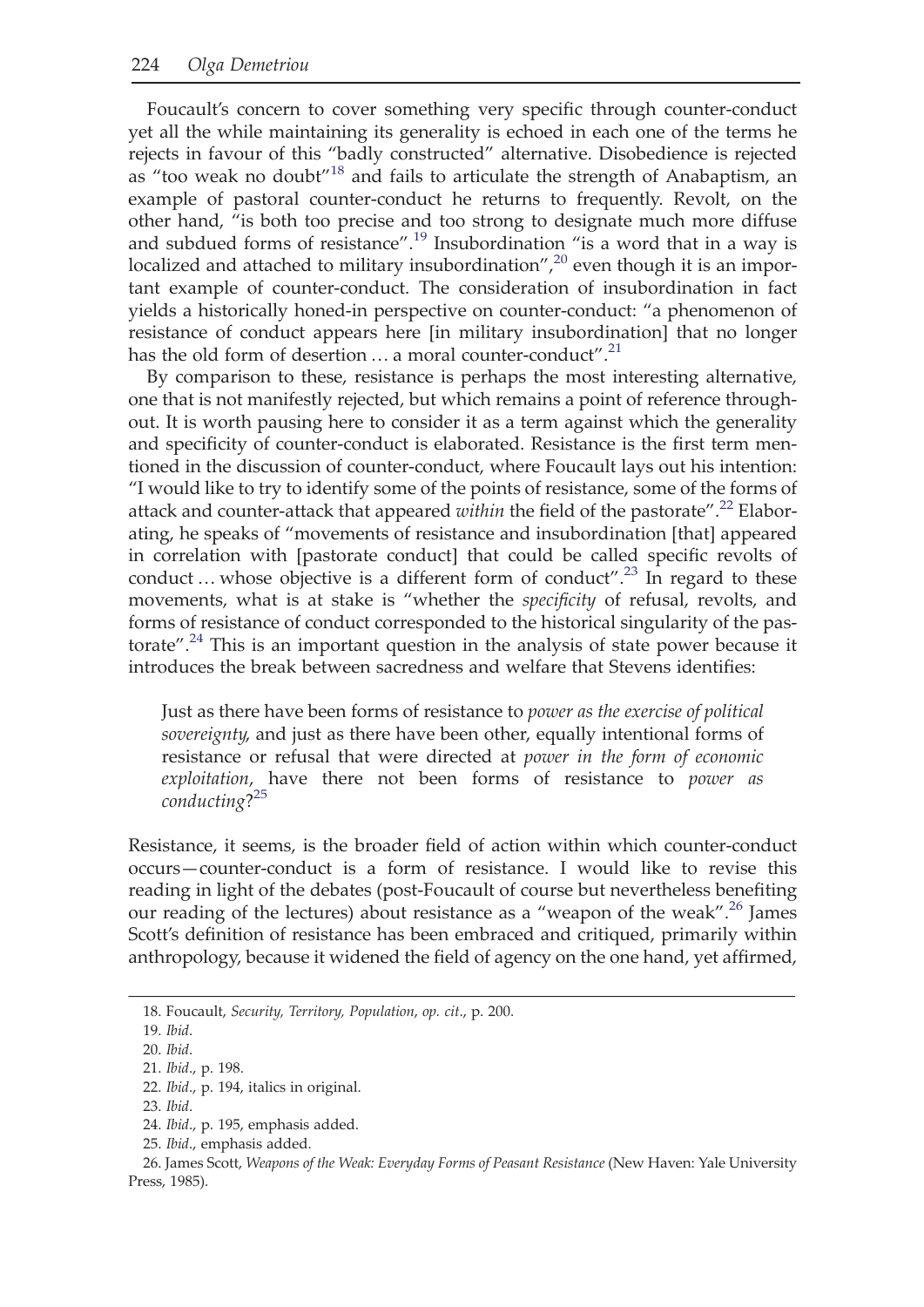on closer reading, essentialisms about effective and ineffective forms of action against authority on the other.<sup>27</sup> Foucault's counter-conduct also contains this implication when he ascribes to it, seven pages after the passage above, the quality of "someone actually acting". At the point of rejecting dissidence, he says that "there is a process of sanctification or hero worship" that skews the field of interpretation, not allowing us to include all "the components in the way in which someone actually acts in the very general field of politics or in the very general field of power relations … that may well be found in fact in delinquents, mad people, and patients".<sup>28</sup> In light of the preceding discussion of action, I would like to suggest that we read "someone actually acts" as a slip; counterconduct is a productive concept precisely because it is not confined to resistance as an "act". It can be a thought, a reflection, or the lack of reflection. It is there in being in the everyday. The talk of "act" presents it as political, but the inclusion of the categories "delinquents, mad people, and patients" points to it as non-politically charged. This is the primary political field that counter-conduct negotiates: power relations but not necessarily political charge.

In this specific understanding of resistance the problems of interiority/exteriority and action/passivity take on a different quality. The power of political sovereignty and the power of economic exploitation are more politically charged and in this sense they are different from the form of power as conducting (that makes up the wider field of the political). Power as conducting carries no such political charge. Resistance puts these three forms together, and counter-conduct clarifies their differentiation: it is "resistance to power as conducting" against "resistance to power" in the two other forms: political sovereignty and economic exploitation. This politico-economic nexus that stands opposite conduct has been the central axis of resistance studies pace Scott and it is significantly on this basis that its critics have insisted for a greater attention to the subjectivising aspects of such power. Foucault seems aware of the tension between an esoteric care of the self and an external politics of the state. This is why he frames the establishment of the pastorate against "disorder" as a form of counter-conduct itself—the two cannot but co-exist. It is also why he marks out counter-conduct vis-à-vis these other forms of protest. Of particular concern are "[p]olitical revolts against power exercised by a form of sovereignty ... [as well as] economic revolts against power inasmuch as it maintains or guarantees exploitation". Connections, he will submit, exist between revolts of conduct and political and economic ones. His examples are Luther, revolts around women's status, and finally the English Revolution, where he sees "a quite special dimension of the resistance of conduct, of conflicts around the problem of conduct". 29

These examples point to an understanding of "counter-conduct" as a matter of perspective: counter-conduct is not "that which is not Revolution", "that which is not political or economic revolt", but rather, any kind of resistance that involves

<sup>27.</sup> Examples include Timothy Mitchell, "Everyday Metaphors of Power", Theory and Society, Vol. 19, No. 5 (1990), pp. 545–577; Iris Jean-Klein, "Nationalism and Resistance: The Two Faces of Everyday Activism in Palestine during the Intifada", Cultural Anthropology, Vol. 16, No. 1 (1991), pp. 83–126; Sherry Ortner, "Resistance and the Problem of Ethnographic Refusal", Comparative Studies in Society and History, Vol. 37, No. 1 (1995), pp. 173–193; and Begoña Aretxaga, Shattering Silence: Women, Nationalism, and Political Subjectivity in Northern Ireland (Princeton: Princeton University Press, 1997).

<sup>28.</sup> Foucault, Security, Territory, Population, op. cit., p. 202.

<sup>29.</sup> Ibid., p. 197.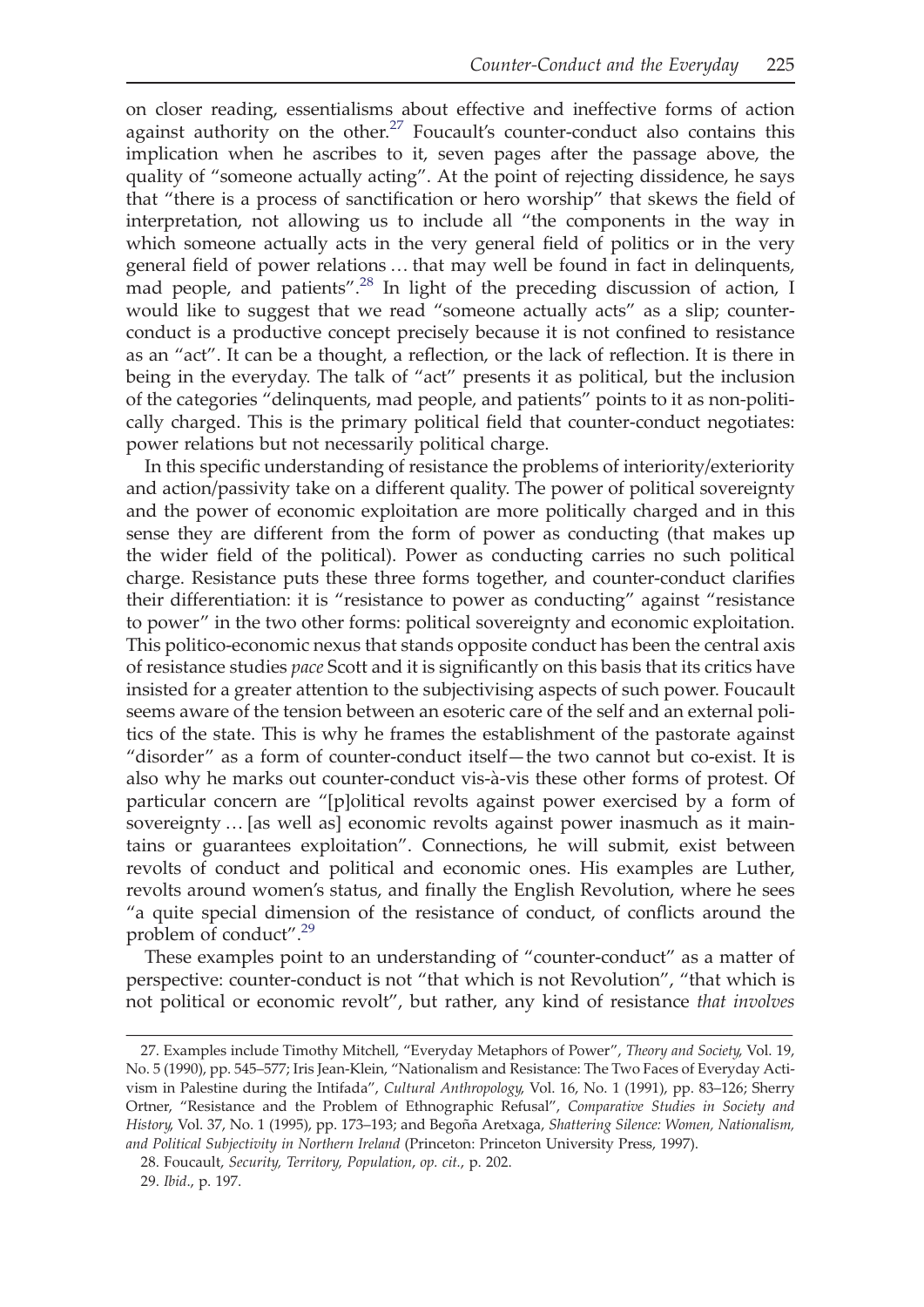taking account of how one is conducted and how this could be otherwise. This is ultimately what allows counter-conduct to transition from the pastorate to the state. It is not the "what" of action that determines counter-conduct, but the "how" of subjectivation: if conduct is about moulding a population so that its existence appears "natural" or "normal", counter-conduct entails a reflection on this work, however implicit or intentional (applying to dissidents and insubordinates as much as to mad people and patients). It is simultaneously a work on the self and a work on power. This quality of counter-conduct exists in the pastorate as it does in modern statehood.

The significance of all of this is that it allows us to situate counter-conduct within the Foucauldian oeuvre as covering the entire power question of the political in the everyday. For if we are to see the cultural/moral question as an aspect of, and not "distinct from ... political power exercised by a form of sovereignty", $30$  then the conduct/counter-conduct structure is part of the political, including when it is exercised by a form of sovereignty. It establishes the continuity of the political everywhere and against the distinctions from the political power of sovereignty and economy (i.e. the politics on the side of big Revolutions, Government, or the Party). That this integration is so often missed, even in studies that strive to speak against the caricature separation between "macro-" and "micro-"politics, is cause to reconsider the everyday much more closely.

# Anthropological Perspectives on the Everyday

An illustration of the everyday I am talking about is Veena Das's anthropological reworking of the philosophy of ethics. This is how she describes the task of rendering the everyday a tool for reconceptualising ethics:

I will argue for a shift in perspective from thinking of ethics as made up of judgments we arrive at when we stand away from our ordinary practices to that of thinking of the ethical as a dimension of everyday life in which we are not aspiring to escape the ordinary but rather to descend into it as a way of becoming moral subjects. Such a descent into the ordinary does not mean that no attempt is made to work on this ordinary in the sense of cultivating critical attitudes toward one's culture as it stands, and also working to improve one's conditions of life but that such work is done not by orienting oneself to transcendental, objectively agreedupon values but rather through the cultivation of sensibilities within the everyday. One way to put this is in terms of the labor of bringing about an eventual everyday from within the actual everyday. $31$ 

Das provides ample examples of how the everyday in its banal form entails moral judgements: in gestures, offerings and greetings, that may be modified in subtle ways to acknowledge difference in status (e.g. wealth) and avoid offence. These are examples that we may well recognise as "anthropological" and which have often migrated across disciplines, in many cases under the rubric of Bourdieuian "habitus", to show that people around the world internalise rules of behaviour.

<sup>30.</sup> Ibid., p. 196.

<sup>31.</sup> Veena Das, "Ordinary Ethics", in Didier Fassin (ed.), A Companion to Moral Anthropology (Malden: Wiley Blackwell, 2012), pp. 133–149, at p. 134.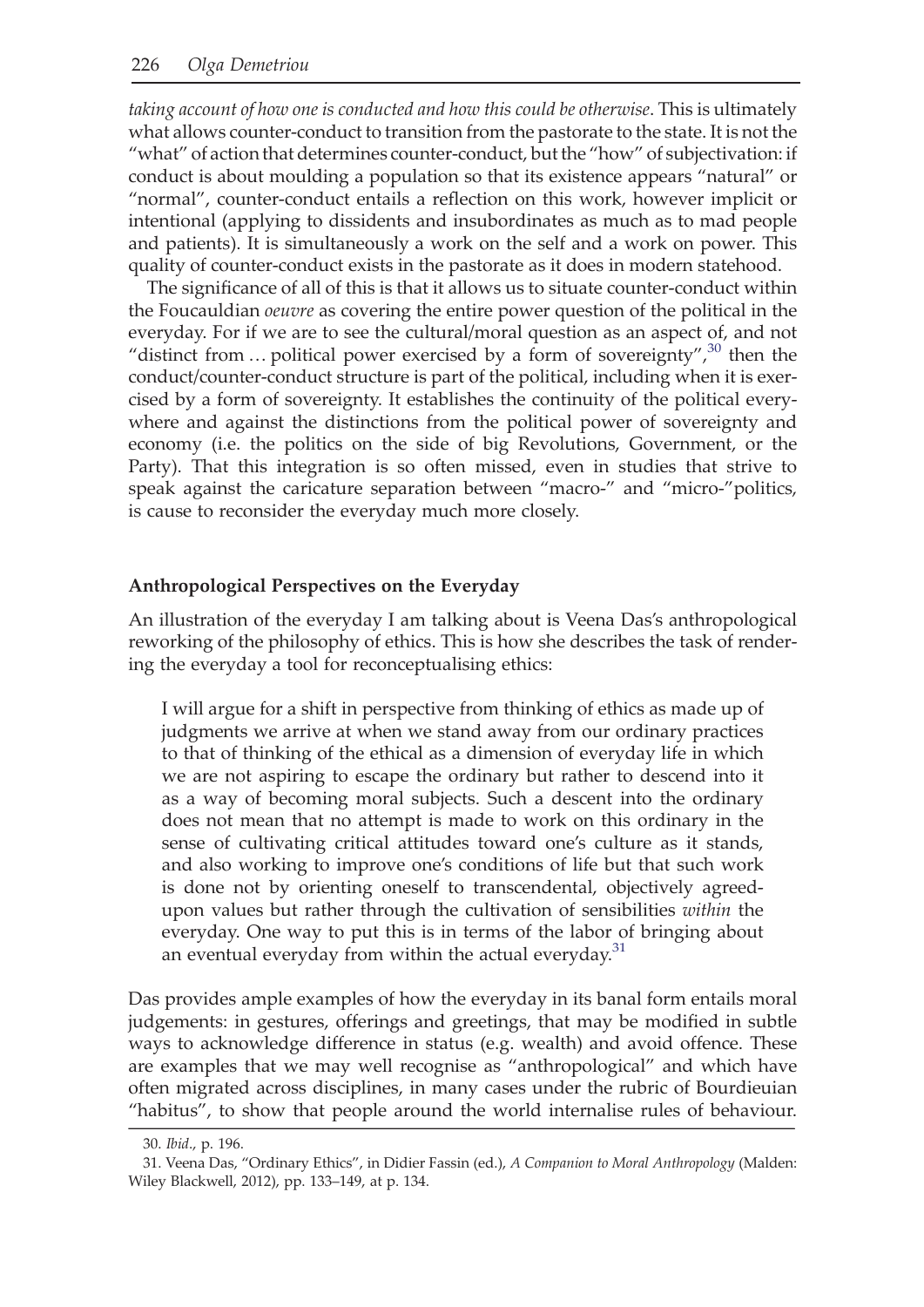Yet in Das's treatment, it is evident that this habit is not inert—it involves constant cultural reflection.

Das locates the insertion of daily moral judgements into situations marred by extreme violence. The difference between her "eventual everyday" and her "actual everyday" points to this violence—violence that makes it impossible to speak of the "everyday" as an "ordinary" condition. Deaths in war (e.g. the partition of India) or in disaster (e.g. Bhopal) are such instances that push the "everyday" well beyond the sphere of the ordinary, for those affected who have to continue inhabiting it. On this basis, she argues that the "everyday" needs to be reconceptualised as a condition that one descends in. She makes this comment directly against philosophies that take the "everyday" as the signifier of some universal human quality, elevated on a theoretical level of the sublime and often tied to the question of God. She thus concludes: "It seems that 'ordinary ethics' evident in such gestures has the potential to generate an eventual everyday from the ruins of the actual everyday by putting together the rubbles and ruins and learning to live in that very space of devastation yet once again". <sup>32</sup> The "eventual everyday", as I read it, is not the transcendental aspect of the "actual everyday" because transcendence is understood in an upward move (sublimation). If it is transcendental, it is so in the opposite direction: drilling into the muck of violence far beyond (hence transcending) the ordinary from which normality must somehow be inhabited.

I find this notion of "descent" into the everyday extremely useful for engaging a discussion of counter-conduct and its manifestations. I will briefly consider one aspect of this descent here—the "cultivati[on of] critical attitudes toward one's culture",<sup>33</sup> which has been a point of focus in my own ethnographic work. I want to rethink some ethnographic episodes, which I have extensively presented elsewhere, through attention to the philosophical elaboration on the everyday found in Heidegger, which Das also gestures to, as well as to Nancy's critique of this Heideggerian everyday, which I will argue exhibits remarkable and subtle anthropological insights that can be invaluable to a cross-disciplinary discussion. I want to suggest that if the "ordinary" is substituted with "majority" then we may be closer to conceptualising myriads of "actual everydays" whose violence need not be unspeakable, but still entails a descent through being normalised.

One illuminating ethnographic moment in western Thrace, Greece, was the scene of a ceremonious visit by middle-aged women to the mother of a nine-year-old boy who had just had his circumcision operation. Western Thrace is an area of Greece inhabited by a number of ethnic groups, most notable amongst whom are "the Muslim minority" (as the legal appellation goes) who, in large numbers and against state rhetoric, self-identify as Turks. $34$  The boy at this stage was being educated in a Greek elementary school, his mother having opted out of education in a minority school, because of the poor standards of these schools. The women engaged in small talk with the boy and his mother, and some of their questions were judged as intrusive and/or offensive according to the "everyday moral judgement" they articulated in telling me the story later. The mother at some point retreated to the kitchen to prepare another dessert platter and the boy grabbed

<sup>32.</sup> Ibid., p. 145.

<sup>33.</sup> Ibid., p. 134.

<sup>34.</sup> Olga Demetriou, Capricious Borders: Minority, Population and Counter-Conduct between Greece and Turkey (Oxford: Berghahn Books, 2013), pp. 181–190.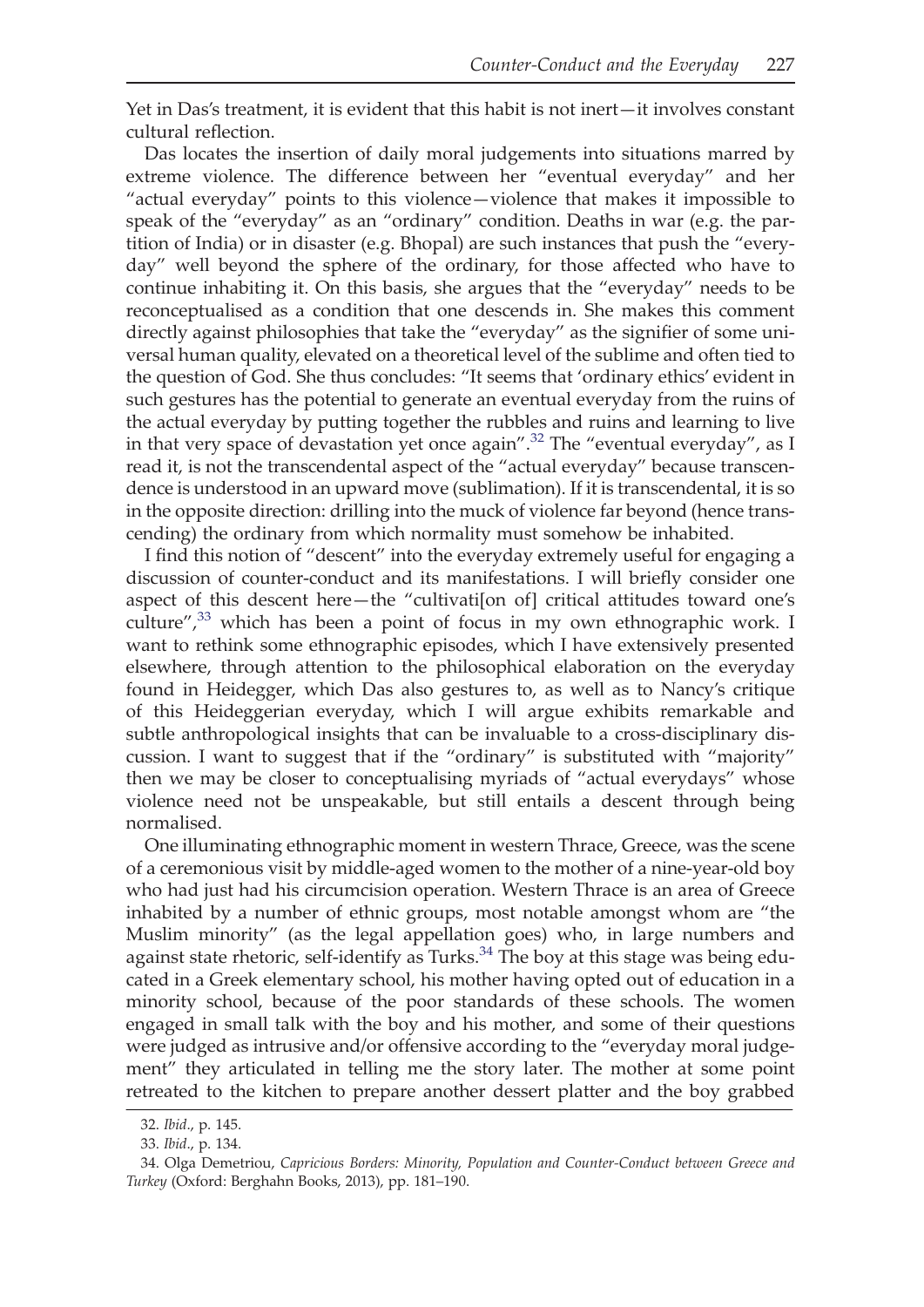the opportunity of her absence to sing the Greek national anthem, apparently without any provocation, "out of the blue", she said.

When the incident was related to me by the hosts, they both laughed, the mother described feelings of embarrassment and the boy grinned mischievously. My question "why?" was answered by a nonchalant "I was just bored!" The national anthem was sung at the women, I was to understand, and indeed, I was told that they left soon after. My further understanding here is that this kind of offensive singing entailed a reflection, on the part of Sinan, the nine-year-old, on the political values of the minority community, which included a disdain for Greek national symbols and a fear that the Greek state was trying to assimilate the minority (schooling being one strategy). This was of course not a deep and tortured reflection of the kind philosophy engages in (and which other minority individuals shared with me at other points) but a reflection integrated into Sinan's routines of life to such an extent that it could elicit an act of mockery directed at elderly women, as well as to the minority community at large and the Greek state, all at once. This, to me, is an example of counter-conduct borne of reflection on the self, the ways in which the self is conducted, and the ways in which the self can be conducted otherwise, and in the process also perhaps conduct others otherwise. Counter-conduct is not just in the "act", but perhaps more so in the reflection; but equally importantly, this reflection is un-sublimated, almost unacknowledged in a moment of "simple" boredom.

The explanation of boredom relates "thick description", $35$  in the sense of an opening up of multiple analytic alternatives, at the same time as it evacuates it. It proposes that things could be otherwise: the ideology of nationalism could index something other than the subjection of the minority, and the minority could internalise an affect other than victimisation in relation to it. In this "otherwise" the singing of the anthem would not take place, and if it did, it would not be adversarial. This reflection is part and parcel of the act. But it is also denied, insistently un-sublimated, downgraded to "boredom". The import of this explanation of boredom cannot really be grasped (or accepted) unless we dwell on a particular aspect of the everyday in Thrace: the operation of the "they" as reference to people of the minority community that exemplify a proper way of being. This "they", I have argued elsewhere, operates in Thrace as a way of acknowledging at the same time both the self's distinction from the idea of a "minority community" and its unquestionable immersion in it. It points to another layer of the jousting of counter-conduct where esoteric and social aspects (as in asceticism and communities, say) clash. The import of this complexity calls for a return to Heidegger and his foundational treatments of the "everyday" and the "they", which inspired much of humanistic anthropology and Foucauldian analysis.

# Re-reading Heideggerian Anthropology

Heidegger is the philosopher to whom many humanist anthropologists return, including Das, if in an oblique way—and of course the thinker on whom Foucauldian concepts also build. As Weiner points out, the discussion of the "they" in

<sup>35.</sup> Clifford Geertz, The Interpretation of Cultures: Selected Essays (New York: Basic Books, 1973), pp. 3– 32.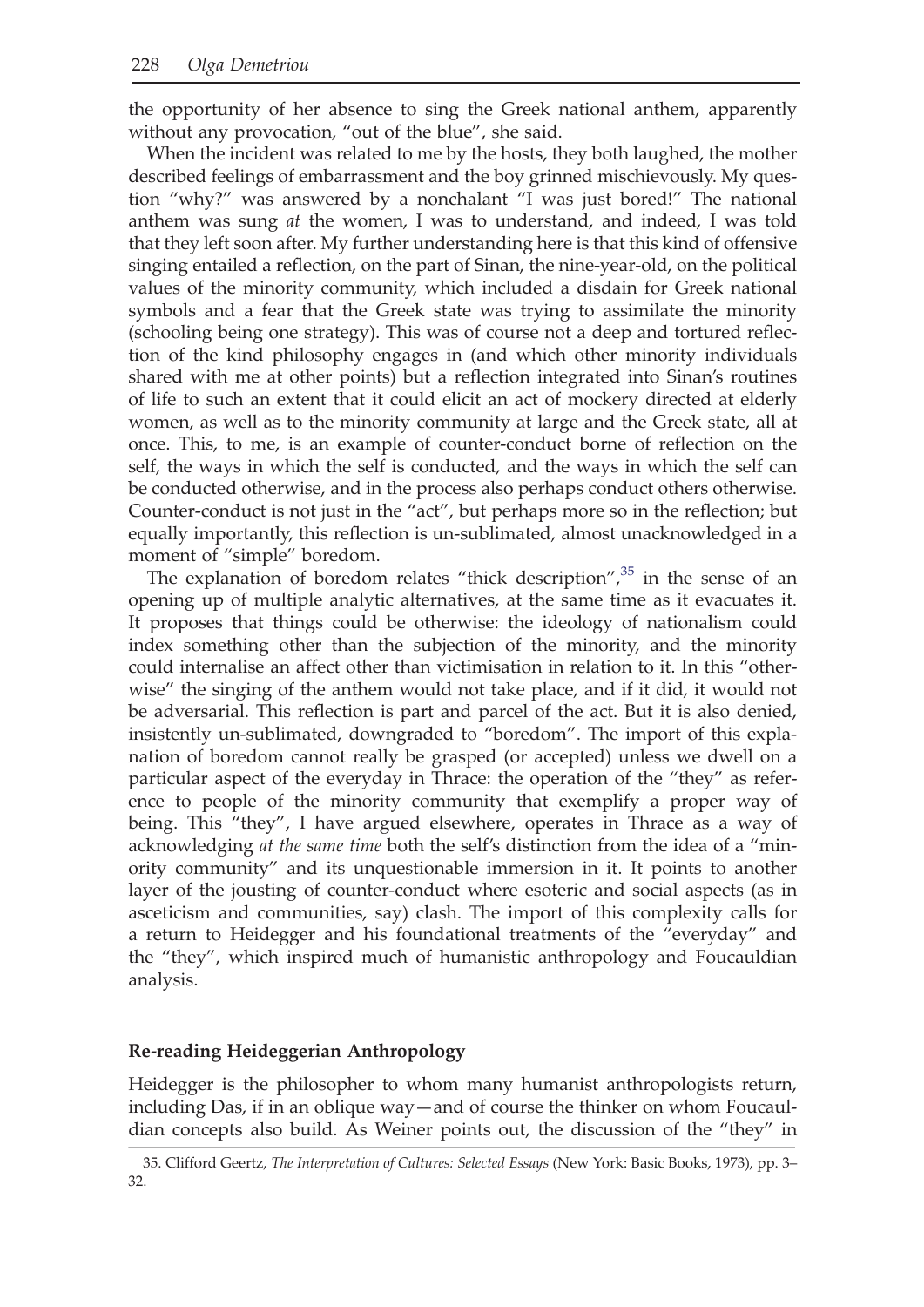Heidegger's Being and Time is critical for anthropology because it effectively situates the socialisation that makes us act in the everyday unreflectingly (Weiner also reads this in direct relation to Bourdieu's habitus).<sup>36</sup> Weiner, as a Heideggerian anthropologist, sets himself the task of showing that the concealment on which this "they" rests can have positive aspects in non-Western societies, by comparison to the "deploring" effects it has on "the exercise of human freedom, creativity, and autonomy", as Heidegger, Bourdieu, Marx and Freud maintain in their Western accounts of the world.<sup>37</sup> While Weiner is correct to pick up the point of concealment as problematic in anthropological terms, I want to argue that to fall back on the Western/ non-Western dichotomy to prove the point undermines its import and recasts the discipline as the "study of the exotic". In my reading of this Heideggerian passage, the problem is with the status accorded to reflection as necessarily a sublimated activity, not a banal one that might allow the ordinary to descend into the everyday, as Das would put it, and as Sinan might explain (if perhaps pushed to elaborate on his act). It is this possibility of reflection-as-joust that "habitus" fails to account for, and which counter-conduct engenders.

Let us consider the Heideggerian everyday more closely. Late on in his treatise, Heidegger explains "everydayness" (alltäglichkeit) as "the average ways of existing … that kind of Being in which Dasein maintains itself proximally and for the most part".<sup>38</sup> Problematising this, he continues to say:

"Everydayness" manifestly stands for that way of existing in which Dasein maintains itself "every day" ["alle Tage"]. And yet this "every day" does not signify the sum of those "days" which have been allotted to Dasein in its "lifetime" … what we have primarily in mind in the expression "everydayness" is a definite "how" of existence by which Dasein is dominated through and through "for life" ["zeitlebens"]. In our analyses we have often used the expression "proximally and for the most part". "Proximally" signifies the way in which Dasein is "manifest" in the "with-oneanother" of publicness, even if "at bottom" everydayness is precisely something which, in an existentiell manner, it has "surmounted". "For the most part" signifies the way in which Dasein shows itself for Everyman, not always, but "as a rule".<sup>39</sup>

It is important to note the terms of quantity and distance that Heidegger has throughout the text of Being and Time used in conjunction with the everyday (proximally and for the most part), which get their definition here. The first relates to a social/public aspect that infuses the everyday (with-one-another, publicness). The second relates to the normative/juridical aspect (as a rule). Equally importantly, the two are linked by a caveat that introduces a vertical dimension to the everyday: at bottom, everydayness is something to be surmounted. Tellingly, in the following paragraph, Heidegger will say that "[i]n everydayness Dasein can undergo dull 'suffering', sink away in the dullness of it, and evade it by seeking new ways in which its dispersion in its affairs may be further dispersed. In the moment of

<sup>36.</sup> James Weiner, Tree Leaf Talk: A Heideggerian Anthropology (Oxford: Berg, 2001), p. 6.

<sup>37.</sup> Ibid., p. 7.

<sup>38.</sup> Martin Heidegger, Being and Time, trans. J. Macquarrie and E. Robinson (London: Blackwell, 1962), p. 421, ¶71, §370.

<sup>39.</sup> Ibid., italics in original.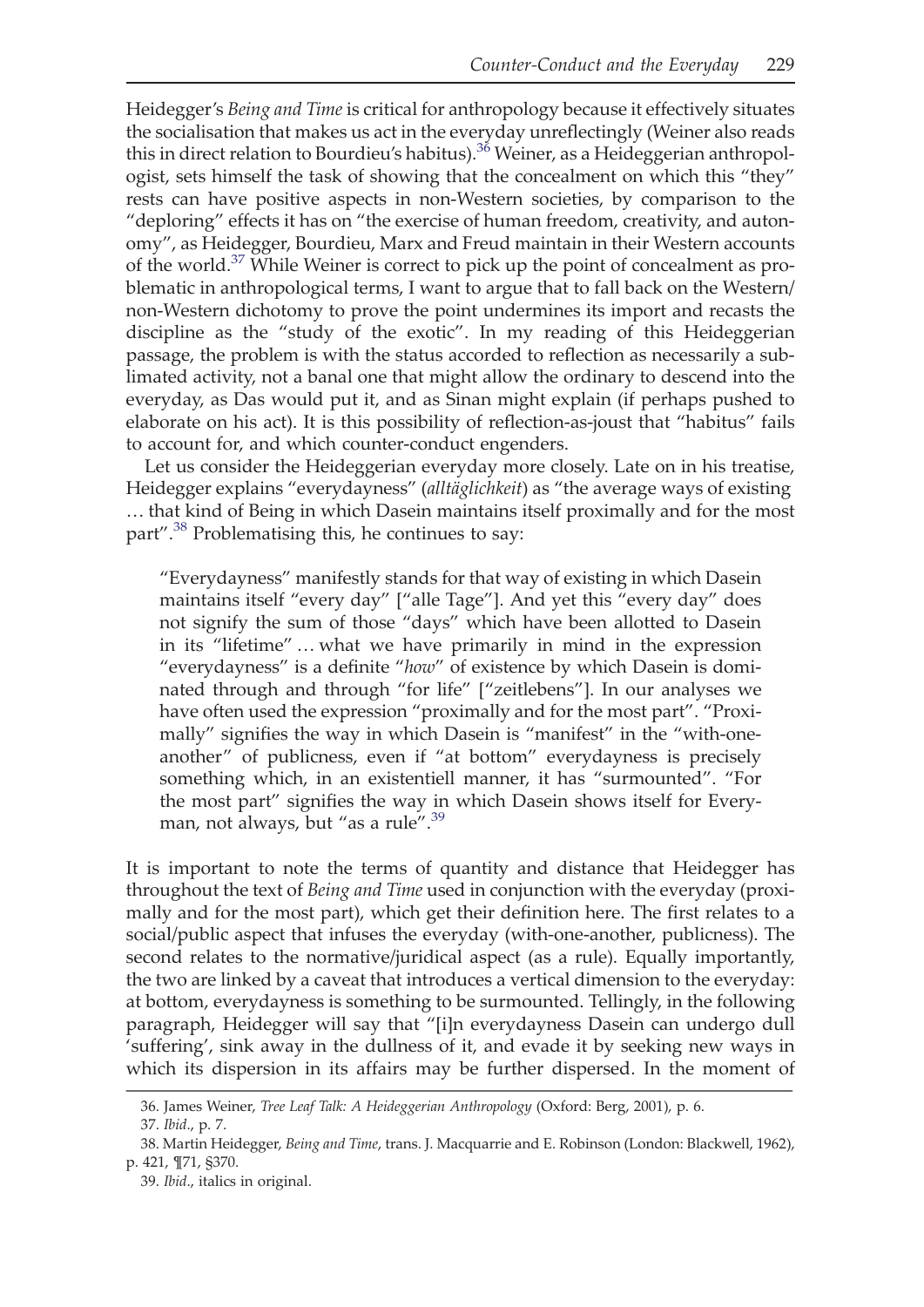vision, indeed, and often just 'for that moment', existence can even gain the mastery over the 'everyday'; but it can never extinguish it".<sup>40</sup> This transcendence has been shown to exist in a dialogic relationship with the "lostness" of everydayness, and to refer not to a beyond, but to an appropriation of the shared world.<sup>41</sup>

What I want to take issue with is the quality of reflection that allows this transcendence as philosophical rather than anthropological. Everydayness, in Das's anthropological sense, does not have a bottom which reflection and philosophy can surmount. Reflection and philosophy must sink into the everyday in order to grasp it properly. Reflection and philosophy, I want to add, happen precisely at that very bottom within and beyond everydayness. The moment of vision is not a heroic moment; it can equally well be banal. It does not need to be Revolution, it can be counter-conduct. It is no coincidence that boredom appears in Heidegger as such a heroic moment of surmounting—but despite this interpretation of heroism from his mother who recounts Sinan's actions to me, he insists on the banality of it: I was *just* bored! $42$ 

Consider how this slant on the vector of everydayness would shift the normative and political import of the everyday, putting the "they" under scrutiny. From the same passage:

To this "how" [of existence in the everyday] there belongs further the comfortableness of the accustomed, even if it forces one to do something burdensome and "repugnant" … In everydayness everything is all one and the same, but whatever the day may bring is taken as diversification. Everydayness is determinative for Dasein even when it has not chosen the "they" for its "hero".<sup>43</sup>

We could argue that the difference between Das's descent into the everyday and Heidegger's sinking into it is both political and anthropological. What Das has in mind as a movement of "descent" arises from rehabilitating ordinary life after devastation such as mass atrocities, death and poverty. Heidegger, on the other hand, considers death as an eventuality that Dasein (in its Being-toward-death quality) spends most of its time shying from, not a past event one must go on living in spite of. He thus characterises, in another passage, the everyday as a

state-of-mind which consists in an air of superiority with regard to the certain "fact" of death—a superiority which is "anxiously" concerned while seemingly free from anxiety. In this state-of-mind, everydayness acknowledges a "higher" certainty than one which is only empirical. One knows about the certainty of death, and yet "is" not authentically certain of one's own. The falling everydayness of Dasein is acquainted with death's certainty, and yet evades Being-certain.<sup>44</sup>

<sup>40.</sup> Ibid., §372.

<sup>41.</sup> Louiza Odysseos, The Subject of Coexistence: Otherness in International Relations (Minneapolis: University of Minnesota Press, 2007), pp. 112–117.

<sup>42.</sup> We could of course "thickly" read a concealed heroification of the self in precisely this insistence but I think this would not alter the crucial point, which is the lack of purposeful, conscious and tortured reflection that attends Heideggerian sublimation reached by "philosophy proper".

<sup>43.</sup> Heidegger, op. cit., §371.

<sup>44.</sup> Ibid., §258.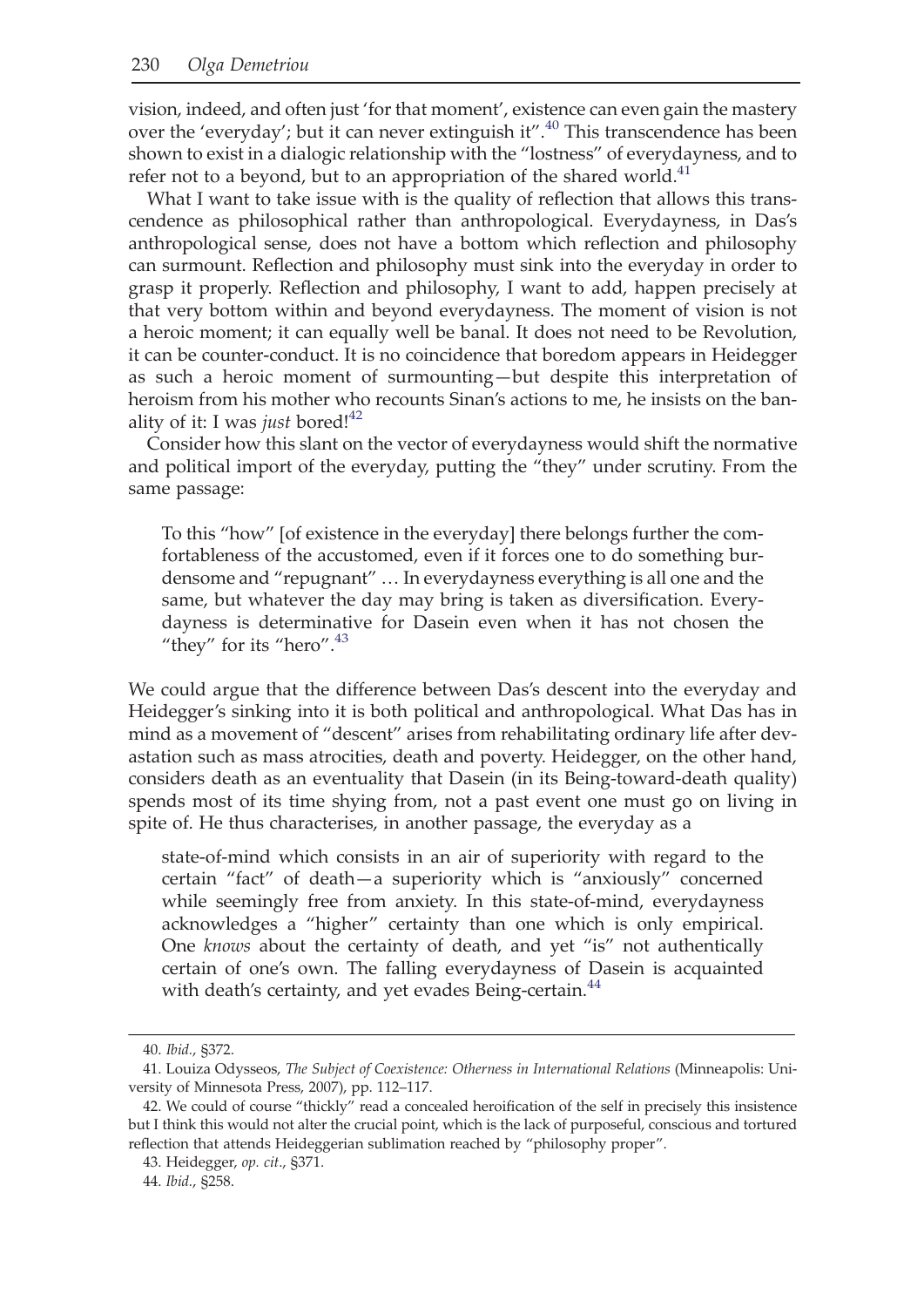The anthropological interjection I read in Das is: what about other deaths, which are known, and certain, and indeed constitutive of Dasein? In posing this question, I want to also push it beyond the extreme cases of war, rape and abjection presented by Das. I want to submit that the concern with any eventual death (as in Heidegger) is a concern that assumes an ordinary death, a death that is "proximally and for the most part" average. So the constitution of Dasein, in so far as it pulls up the veil of contemplating its death, is in essence an "Everyman" constitution. In terms of my own ethnographic work with the "minority" in western Thrace, it is a "majority" Dasein. It is a constitution that harks back to a primordial human essence which is essentially depoliticised. Hence the problem of envisioning a non-heroic "they"; Jean-Luc Nancy articulates brilliantly this exasperation with Heidegger's philosophical anthropology:

[o]ne cannot affirm that the meaning of Being must express itself starting from everydayness and then begin by neglecting the general differentiation of the everyday, its constantly renewed rupture, its intimate discord, its polymorphy and its polyphony, its relief and its variety … "people", or rather "peoples", given the irreducible strangeness that constitutes them as such, are themselves primarily the exposing of the singularity according to which existence exists, irreducibly and primarily —and an exposition of singularity that experience claims to communicate with, in the sense of "to" and "along with", the totality of beings. $45$ 

What I take here from Nancy is, first, a re-orientation of philosophical anthropology. It should be remembered that right from his methodological introduction, Heidegger situates the phenomenology of Dasein against the "personalistic" movements in the philosophical anthropologies of his time,<sup>46</sup> which have been coloured by the Christian narrative, $47$  while at the same time he finds anthropology valuable as a handmaiden for philosophical work. "To orient the analysis of Dasein towards the 'life of primitive peoples' can have positive significance [Bedeutung] as a method because 'primitive phenomena' are often less concealed and less complicated by extensive self-interpretation on the part of Dasein in question", he says. $^{48}$ A disciplinary division of labour is thus outlined, where anthropology, as "the study of primitive peoples", has little to offer intellectually, but can describe the link to a primordial human essence that phenomenology strives to discern from the concealment of a sublime "everyday". Nancy seems to be suggesting that methodologically we can dispense with this quest for sameness ("existence exists in irreducible strangeness") and still maintain a phenomenology of experience of singularity in communication with totality. This seems to expand the scope for anthropology in philosophy in significant ways.

This "irreducible strangeness" that defines the "general differentiation of the everyday" might be thought of as inaugurating the political of counter-conduct. It forces a reflection, even if unintentional (recall "mad people and patients"), through the acknowledgement of strangeness that counter-conduct necessitates.

<sup>45.</sup> Jean Luc Nancy, Being Singular Plural (Stanford: Stanford University Press, 2000), p. 9.

<sup>46.</sup> Heidegger, op. cit., §47.

<sup>47.</sup> Ibid., §48.

<sup>48.</sup> Ibid., ¶11, §51.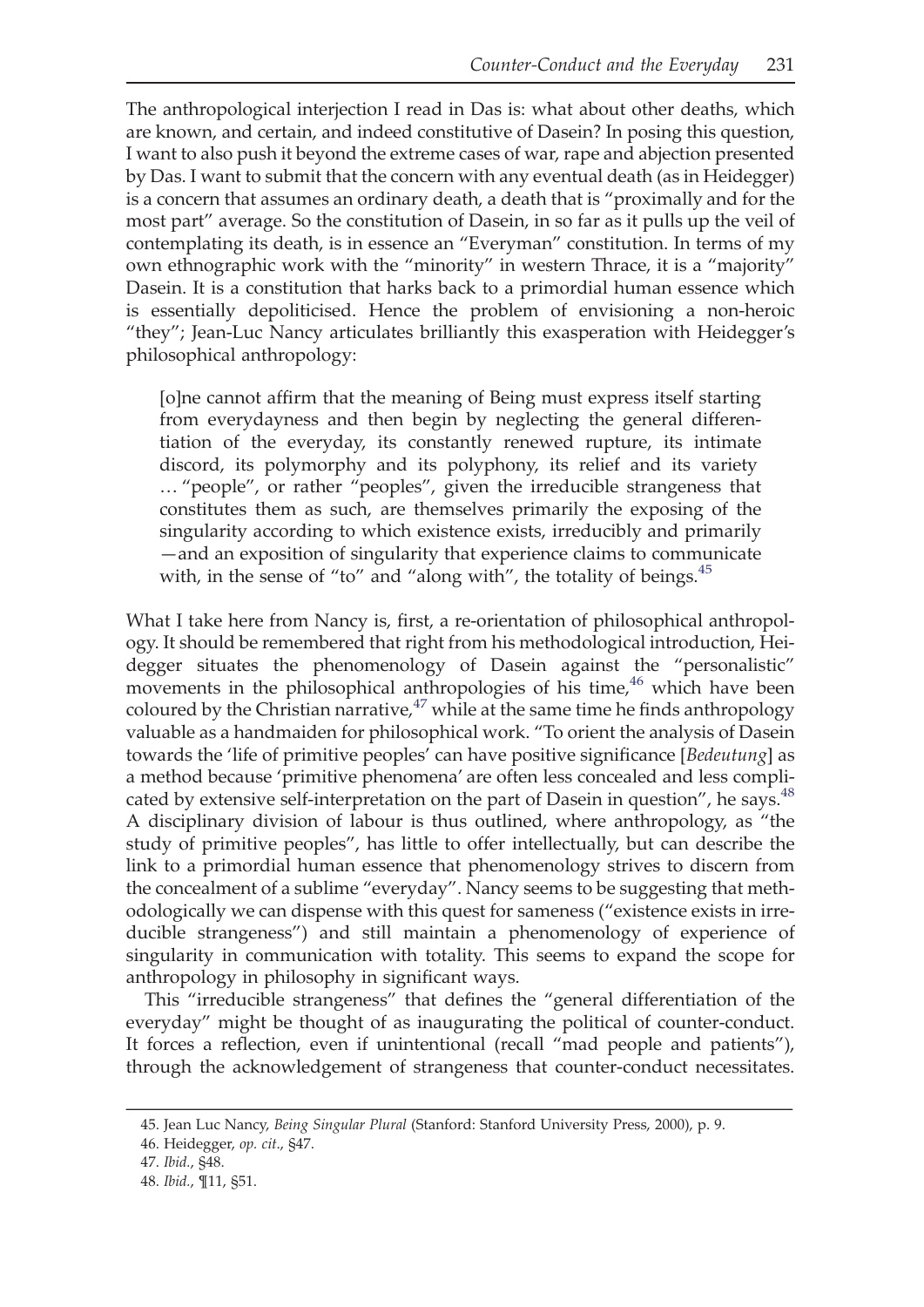Taking up the case of minority, I want to argue that it can do that by politicising the (hitherto "social") "they".

The Heideggerian "they", also translatable as "one", has most commonly been discussed in societal terms, as positing a tension between conformity (social rules about what one generally does in certain situations) and conformism (constraining expectations about what one should do).<sup>49</sup> In terms of what I have discussed so far, I would like to revisit it here not as a concept that impinges on society as distinct from politics, but one that politicises the social through a politics of otherness and sets the plane for counter-conduct. An ethnographic reading of the "they" renders it part of the political precisely because (and not in contrast to the fact that) it points to the domain of "culture" and (cultural) norms. I say this in recognition of alternative readings of the "they" as depoliticised, "abscond[ing] from any substantive choice or commitment".<sup>50</sup> I want to maintain that these are in fact also about a certain politics of the "they". Odysseos rightly "points out that the 'they' provides notions about sovereign subjectivity that are deceptive"<sup>51</sup> and locates the difficulty of the "they" there. What I suggest is that these notions can be read as part of the Foucauldian field of knowledge as power and thus ground the everyday politically.<sup>52</sup>

Initially, Heidegger concedes a blurry field of identification and difference: Others, he says, are "those from whom, for the most part, one does not distinguish oneself those among whom one is too".<sup>53</sup> And later on, "[t]he Other can be missing only in and for Being-with. Being-alone is a deficient mode of Being-with … Being-with and the facticity of Being with one another are not based on the occurrence together of several 'subjects' … those entities towards which Dasein as Being-with comports itself … are themselves Dasein. These entities are not objects of concern, but rather of solicitude".<sup>54</sup> On this basis, it seems unproblematic to then infer that "because Dasein's Being is Being-with, its understanding of Being implies the understanding of Others. This understanding, like any understanding, is not acquaintance derived from knowledge about them, but a primordially existential kind of Being, which, more than anything else, makes such knowledge and acquaintance possible". <sup>55</sup> This claim may seem akin to Nancy's "singular plural" and it would be easy to miss the critical, and political, point of "irreducible strangeness" that Nancy insists on: while Dasein's irreducibility consists of the possibility of "knowledge and acquaintance", that of the singular plural consists of strangeness—and the possibility that it may never be known. The difference is subtle but important.

<sup>49.</sup> Such interpretations are found in David Egan, "Das Man and Distantiality in Being and Time", Inquiry, Vol. 55, No. 3 (2012), pp. 289–306; Edgar Boedeker Jr., "Individual and Community in Early Heidegger: Situating das Man, the Man-Self, and Self-Ownership in Dasein's Ontological Structure", Inquiry, Vol. 44, No. 1 (2001), pp. 63–99; Fred Dallmayr, "Ontology of Freedom: Heidegger and Political Philosophy", Political Theory, Vol. 12, No. 2 (1984), pp. 204–234; Hubert Dreyfus, Being-in-the-World: A Commentary on Heidegger's Being and Time, Division I (Cambridge, MA: MIT Press, 1991); John Haugeland, "Heidegger on Being a Person", Nous, Vol. 16, No. 1 (1982), pp. 15–28.

<sup>50.</sup> Dallmayr, op. cit, p. 212.

<sup>51.</sup> Odysseos, The Subject of Co-existence, op. cit., p. 97.

<sup>52.</sup> What I am therefore also offering is a slightly different discussion to the well-known one on positive and negative aspects of the "they" (e.g. Dreyfus, op. cit.) as well as to the automatic attachment of the "they" to Nazi politics (e.g, Nelson Maldonado-Torres, "On the Coloniality of Being: Contributions to the Development of a Concept", Cultural Studies, Vol. 21, No. 2–3 (2007), pp. 240–270, at pp. 250–251).

<sup>53.</sup> Heidegger, op. cit., ¶ 26, §118, italics in original.

<sup>54.</sup> Ibid., §121–122 (emphasis original).

<sup>55.</sup> Ibid., §124.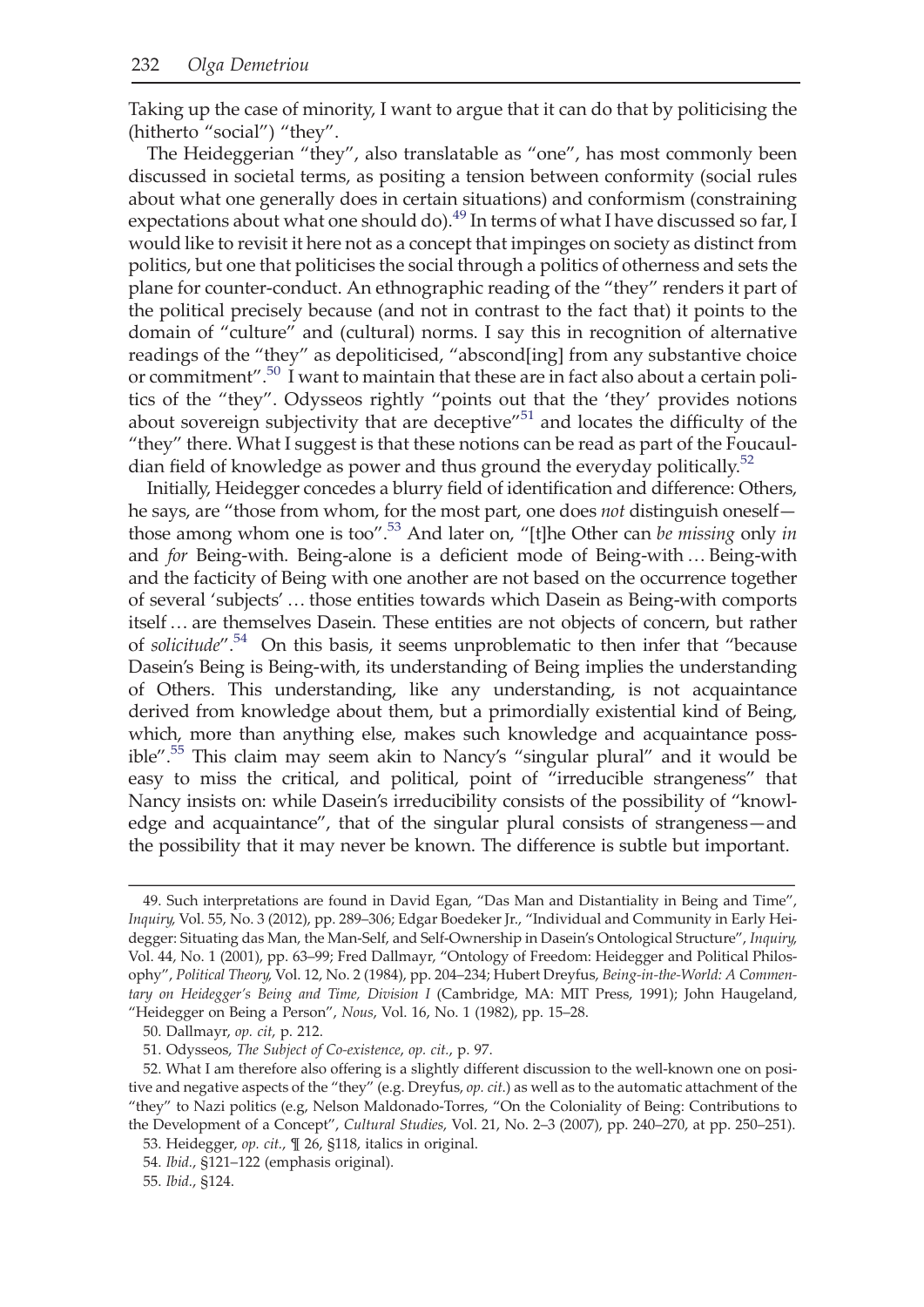Knowledge and strangeness differ politically: they entail different power relations. For Dasein, these relations take the form of caring about difference in different ways—"whether that difference is merely one that is to be evened out, whether one's own Dasein has lagged behind the Others and wants to catch up in relationship to them, or whether one's Dasein already has some priority over them and sets out to keep them suppressed".<sup>56</sup> These politics of difference, expressed in the notion of distantiality, are disturbing, Heidegger says—"the more inconspicuous this kind of Being is to everyday Dasein itself, all the more stubbornly and primordially does it work itself out".<sup>57</sup> Phenomenology thus ultimately unveils that "Being-with-one-another stands in subjection [Botmässigkeit] to Others".<sup>58</sup> What is at stake has been a point of argument, where some readings suggest it is the subjection itself, others that it is the recognition of this subjection.<sup>59</sup> What is for me interesting, however, is the moral judgement passed on this politics of difference that reads, in the specific passage, almost as an outburst:

Thus the "they" maintains itself factically in the averageness of that which belongs to it, of that which it regards as valid and that which it does not, and of that to which it grants success and that to which it denies it. In this averageness with which it prescribes what can and may be ventured, it keeps watch over everything exceptional that thrusts itself to the fore. Every kind of priority gets noiselessly suppressed. Overnight, everything that is primordial gets glossed over as something that has long been well known. Everything gained by a struggle becomes just something to be manipulated. Every secret loses its force … By publicness everything gets obscured, and what has thus been covered up gets passed off as something familiar and accessible to everyone … It can be answerable for everything most easily, because it is not someone who needs to vouch for anything. It "was" always the "they" who did it, and yet it can be said that it has been "no one". In Dasein's everydayness the agency through which most things come about is one of which we must say that "it was no one".<sup>60</sup>

Such an aspect of the political everyday is indeed compelling. Through the "they" responsibility is deferred as a matter of course and the self is positioned in such a way as to be habitually victimised and yet maintain the agency of reflection to recognise that blame is to be apportioned and denounced. In the averageness that the "they" communicates lies a majoritarian anxiety. Majority, I would venture to suggest, is ultimately the cause of Dasein's anxiety.

#### Ethnographic Reflections

Lay discourses on the "they" are abundant and it was without surprise that I encountered them in fieldwork, both among the minority in Greece and majorities and minorities in Cyprus. It was found in statements of exasperation at

<sup>56.</sup> Ibid., §126.

<sup>57.</sup> Ibid.

<sup>58.</sup> Ibid.

<sup>59.</sup> Odysseos, convincingly arguing the latter, provides a review of this debate (The Subject of Co-existence, op. cit.).

<sup>60.</sup> Heidegger, op. cit., §127.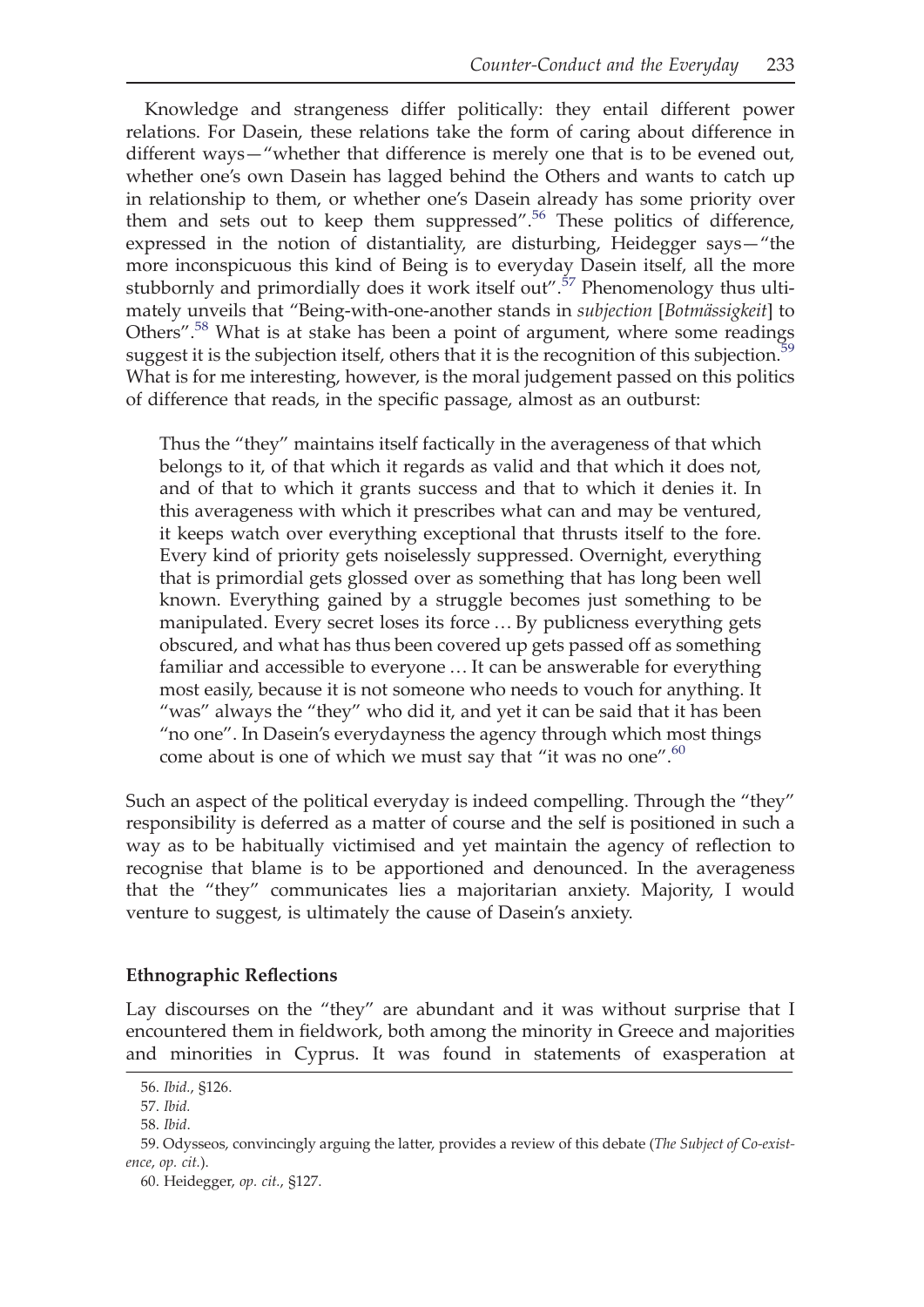government decisions, in critique of scandals unveiled by the media, in readings of media reports—readings that reserved judgement on the way events were presented and what may have actually been at stake ("who knows what is behind this?").

For example in Cyprus, where conflict resulted in flight and abandoning of properties, "refugee" has come to signify a particular status of victimisation in Greek-Cypriot state rhetoric developed since the war of 1974. It is a mode of being marked by the trauma of abandonment and the resolve not to forget (the lands and properties abandoned). This structure of feeling interpellates both those who actually fled and those who did not.<sup>61</sup> And yet equally widespread is the insistence of many individuals that they are refugees "otherwise"—that they may feel loss, but evaluate it differently to what is expected of them, or even yet feel indifference to it, or a lack of connection to lands, places and properties. They may consider that the material aspects of that loss, in the form of property values that can be monetarily compensated according to international legal decisions in the last decade, can be divorced from affective investments. Some of these individuals, expressly against the advice of their government, have sought compensation from the Immovable Property Commission set up by Turkey in northern Cyprus. Such action is described and articulated through an insistence on the right to experience and act on their refugeeness otherwise—and often justified on the basis that "they" have for decades, after all, "deceived us and exploited our pain". In such cases, the "they" of the state, government, policy, of "high politics" was the source of true subjection, and the victimised Self responded by acting differently—opting for a different way of being governed.

A Heideggerian reading might suggest that the "they" helps to obscure the allpervasive structures of power and falsely present the self as sovereign the moment it passes judgement and acts. A counter-conductive reading, on the other hand, might not disagree that even the act maintains the system, but evaluates the reflection (here in judgement) differently. This is what I am suggesting is the difference between a politics of knowing and a politics of strangeness. In Heideggerian everydayness, what we should know gets obscured but can be retrievable in moments of disclosure. In an everydayness that is of "irreducible strangeness" and "constantly renewed rupture" as Nancy suggests, that reflection is ever-present. Even if Heidegger might not foreclose the latter reading, he is at best not explicit about its political implications.

I have elsewhere<sup>62</sup> analysed this through Rancière's concept of dissensus,  $63$ whereby disagreement, and not harmonious consensus, comes to characterise the conduct of politics. It is a characteristic of the political, Rancière insists, and not some exceptional case where things get out of hand—it makes revolution always imminent. Dissensus is in this respect another facet of counter-conduct, perhaps even the "better constructed word" Foucault was looking for. In these terms, the example of Cypriot refugees is not some "particular" where war and legal

<sup>61.</sup> I have explored the structures of this "generalised refugeehood" along the lines summarised below in Olga Demetriou, "'Struck by the Turks': Reflections on Armenian Refugeehood in Cyprus", Patterns of Prejudice, Vol. 48, No. 2 (2014), pp. 167–181.

<sup>62.</sup> Olga Demetriou, "Situating Loss in the Greek–Turkish Encounter in Cyprus", in Vally Lytra (ed.), When Greeks and Turks Meet: Interdisciplinary Perspectives on the Relationship since 1923 (Farnham: Ashgate, 2014), pp. 45–64.

<sup>63.</sup> Jacques Rancière, Dissensus: On Politics and Aesthetics (London: Bloomsbury Publishing, 2010).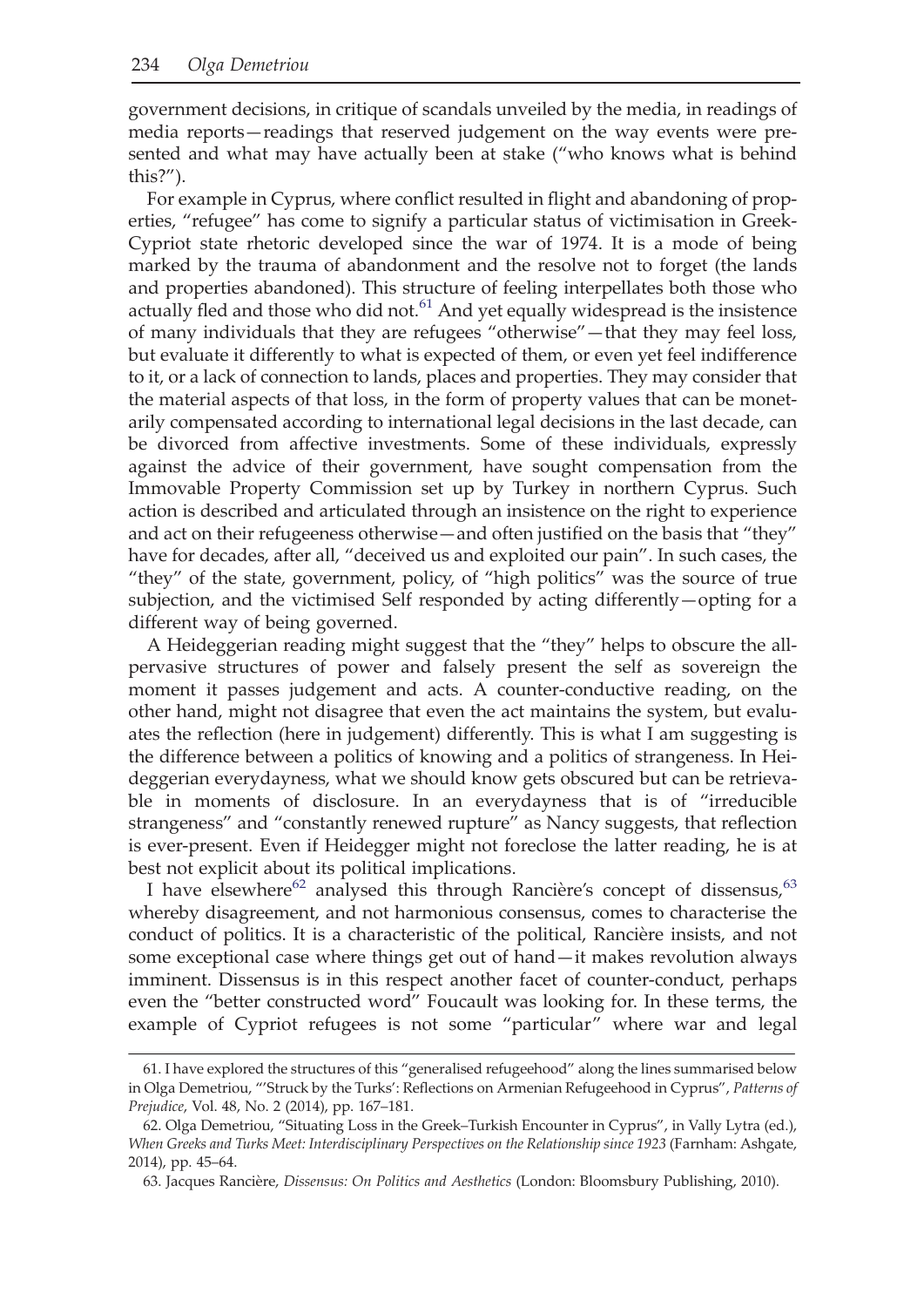intricacies make such dissensus exceptional (even though it is undoubtedly particular in many respects, including war and legal intricacy). My point is that this locational particularity does not determine the presence of this form of counter-conduct (dissensus) per se. The "they" that founds it is a general one. As an ethnographic example, it does not serve to show exceptionalism, but generality.

In the examples I offered, the anthropological everyday allows us to particularise counter-conduct as constituting minority subjectivities in specific ways. For somebody to be able to mock one's neighbours, as Sinan does, while also mocking the instrument of such mockery (an anthem) a double filter of reflection on the self, the community and the political is required, that is mostly absent from majority communities. This mode of subjectivity shows a "they" that drives everydayness that is more exposed than Heidegger seems ready to concede. It is a "they" that one unequivocally belongs to and profoundly understands, and yet in a different way to the "possibility of knowledge" Heidegger induces from the self–other equation. It is not primordial, as Heidegger suggests, because it is non-existent for the majority. It is cultural.

There are no secrets to the communal backwardness Sinan attacks in singing at the elderly women, even though the self's radicality may be obscure to that communal "they". A power dynamic is undoubtedly present, and it may at points constrain. But the difference between this self-integral "they" and the "they" of a higher order (the government) that even though familiar always subjects and stands in an antagonistic relationship to the self is qualitatively different. "Minority" works on both of these "they"s at once. This doubling is what fundamentally orders knowledge and strangeness. "Being refugee for you", I was told by an Armenian in Cyprus displaced through the conflict but prior to 1974, "is 'a different thing'"—the phrase "different thing" referred to a remark made to her by a Greek-Cypriot refugee who claimed that her loss in 1974 somehow counted differently and was more profound than Armenian displacements 10 years earlier. The "you" referred to the Greek-Cypriot "majority" and indexed the knowledge that I, as a majority member, did not have, and that this minority woman lived her everyday by. This doubling, then, makes "minority" a particular example of "community" as understood by Nancy through reflection when he defines the latter as "the resistance and insistence of community".<sup>64</sup> This reflection is what we may pinpoint as the specificity of minority counter-conduct.

In another instance, a Cypriot Maronite tells documentary film-makers that when he was young he felt a double shame for the language he and his family and friends spoke: "we felt ashamed to hear other Maronites talk in Arabic to each other, and we felt even more ashamed for feeling ashamed … so we were ashamed of being ashamed of being who we are".<sup>65</sup> This double shame eloquently marks the specificity of minority counter-conduct that I have been talking about. And it also shows why minority counter-conduct can offer a vantage point from which to understand counter-conduct more generally. In this double shame, conduct and counter-conduct are enmeshed and shown to constitute each other. Conduct is instantiated by the internalisation of subjection in being ashamed to speak a language and being ashamed to be different. But counter-conduct

<sup>64.</sup> Jean Luc Nancy, The Inoperative Community (Minneapolis: University of Minnesota Press, 1991), p. 42.

<sup>65.</sup> Costas Constantinou and Giorgos Skordis, The Third Motherland (documentary; Cyprus: Constantinou and Skordis, 2011); quote appears at 15:48.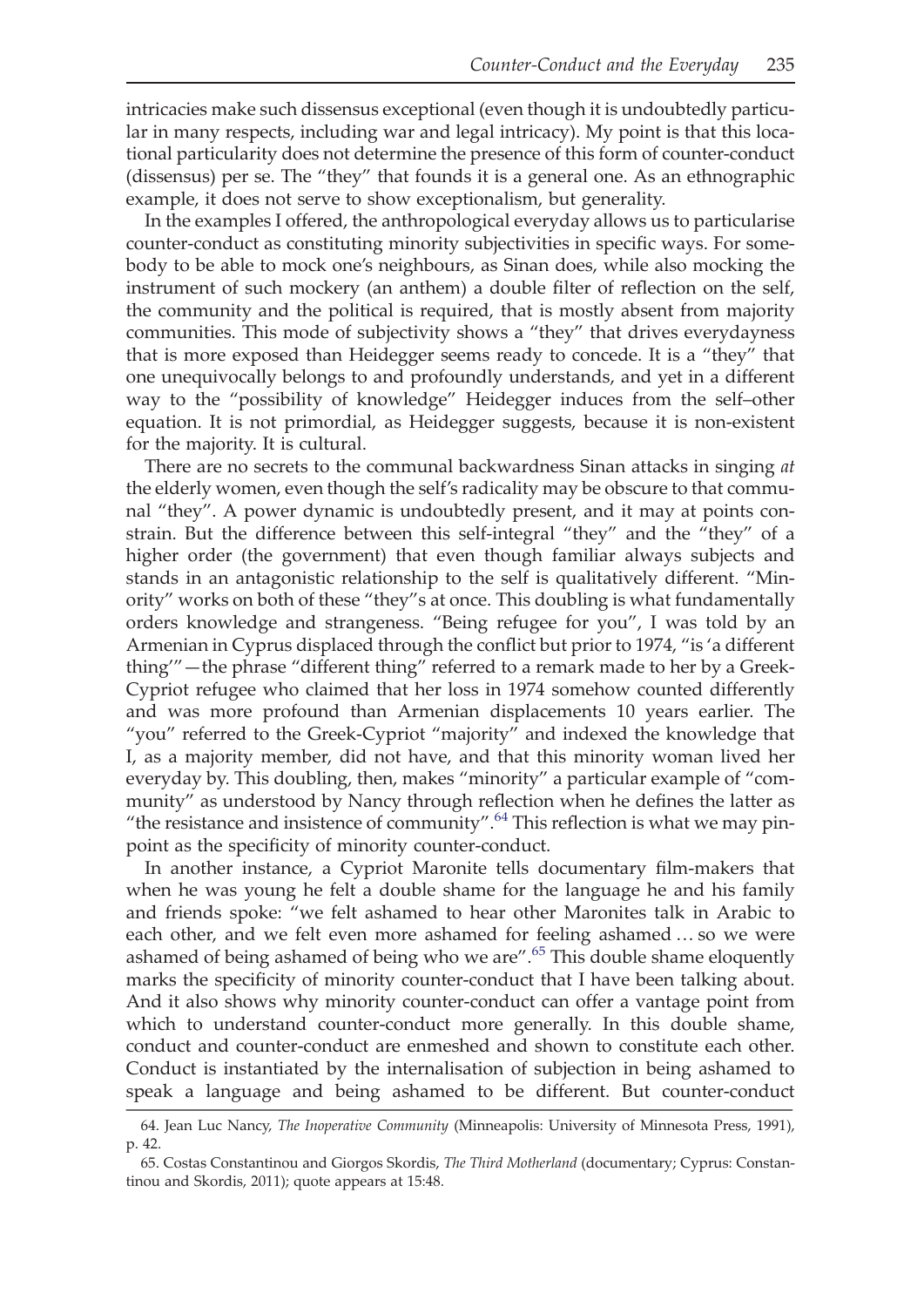emerges at the same moment as this internalisation, in the reflection that is necessary for realising that this subjection is at operation and that this subjection should be otherwise—the shame of being ashamed.

Perhaps the political of counter-conduct can be thought of as inhering in this "should": whereas Foucault defines counter-conduct as the imagination of what "could" be otherwise, minority counter-conduct reminds us that this is not all, there is an additional move to be made from the "could" to the "should" for counter-conduct to be re-situated as a political concept. The victimisation permeating this example is more obvious than in the examples I have offered so far and perhaps exemplifies more directly Das's "descent" into everydayness. But the lack of sublimation that marks this descent allows us to see the links with those less extreme examples: there is reflection here as well that enables counterconduct to emerge, but this reflection is not the reflection of philosophical disclosure. It is an immediate "reflex" knowledge arising at the moment subjection is encountered and expressed more as feeling than thought. And yet it is part and parcel of the particular condition, in this case minority, not a primordial knowledge that Being is born with irrespective of multiplicity.

Counter-conduct is therefore a methodological pointer to this everyday, which is thoroughly politicised but in each context politicised differently. This methodological instruction is the significance of counter-conduct in its broad, political, but not politically charged (or politically determined) sense. It is what marks subjectivity as an always potentially dissensual mode of being. And yet it is not primordial, it does not precede conduct and its different forms. It arises with it and is thus differentiated. It is in this sense that counter-conduct, via consideration of the everyday, in each case, and in an anthropological sense, can enrich the critique of state power as it comes to structure that everyday—whether by conducting minority populations, failing to redress the rubble left behind by violence, or streamlining refugeehood.

# Conclusion

In this article, I have approached counter-conduct as a conceptual operation, using anthropological insights to argue that counter-conduct is reflection on everyday practice. My methodological claim is that an anthropological perspective on counter-conduct offers possibilities for reconsidering some of the ideas that political philosophy consistently returns to—the notions of the everyday and otherness. Although the conceptualisation of "counter-conduct" offers significant liberating possibilities for rethinking big "political" questions such as agency, resistance and revolution, it hinges on a deeply nuanced understanding of the everyday that anthropology is well positioned to elucidate, but which has yet to be properly grasped outside the discipline. The stake in this claim is for a repositioning of the two disciplines on a more equal footing in the theorisation of "the everyday" as a political category and the plane of counter-conduct. Bringing insights from anthropological thought and ethnographic examples to bear on philosophical accounts of the "everyday" I hope to have shown that more engagement between the two disciplines could also imply more engagement with the political. The general, as the subject of philosophy, and the specific, as that of anthropology, are not ultimately about humanity vs. culture but about calibrations of power. It is these calibrations